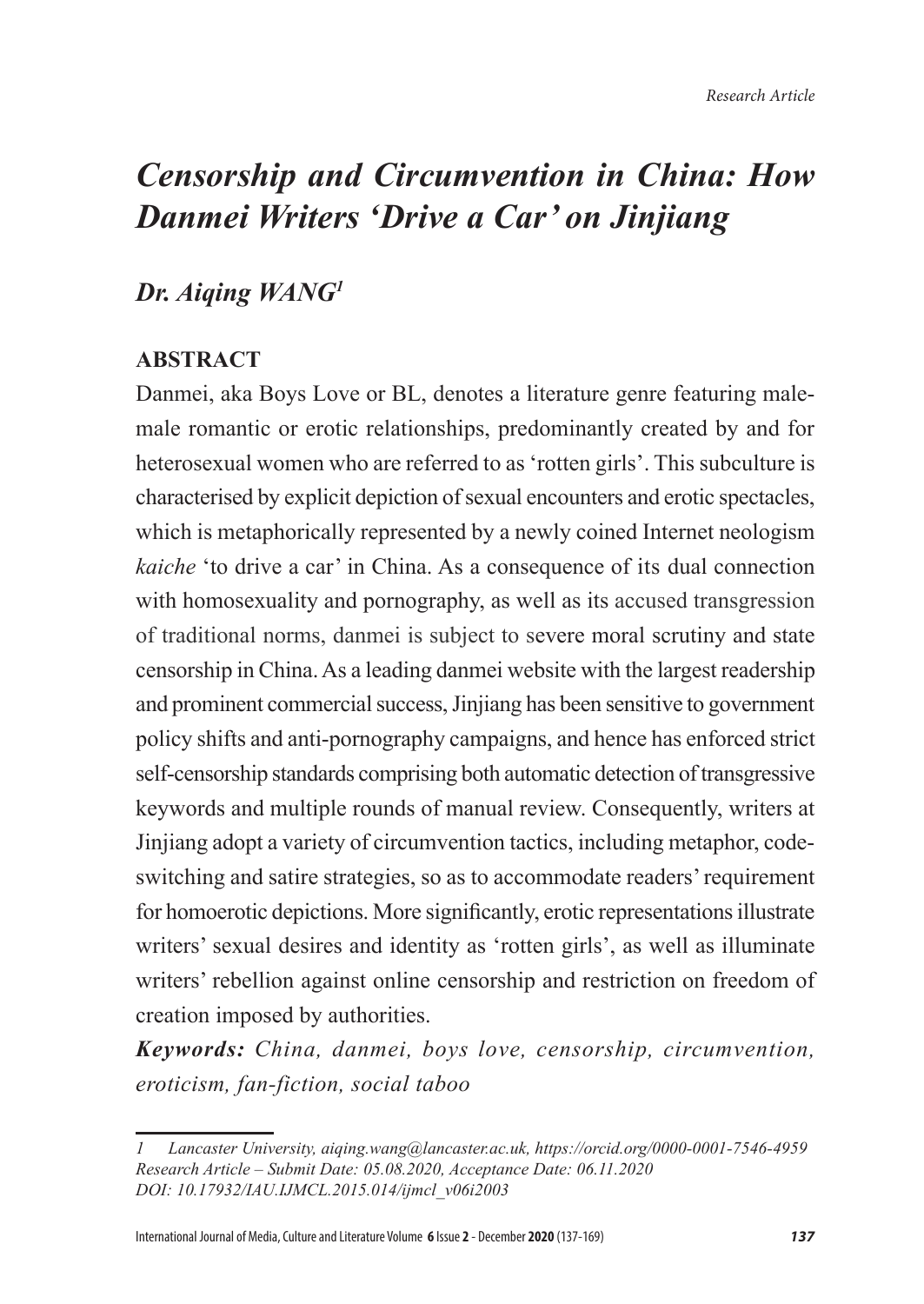# **ÖZ**

Danmei, çoğunlukla '*fujoshi*' (edebiyatta erkekler arasındaki romantik ilişkiden hoşlanan kadın hayranlara verilen isim) olarak adlandırılan heteroseksüel kadınlar tarafından ve onlar için yaratılan erkek erkeğe yaşanan romantik ya da erotik edebi türü ifade eder. Bu alt kültür, internet ortamında yeni ortaya çıkan Çince '*kaiche*' yani araba sürmek anlamına gelen kelime ile metaforik olarak temsil edilen cinsel yakınlaşmanın ve erotik sahnelerin açıkça işlenmesi olarak nitelendirilmiştir. Danmei hem homoseksüellik hem de pornografi ile olan bağlantısının yanı sıra geleneksel normları da aştığı için Çin'de ahlaki denetime ve sansüre maruz kalmıştır. En geniş okuyucu kitlesi ve dikkat çeken ticari başarısı ile önde gelen bir danmei websitesi olan Jinjiang, hükümet politikasında değişime ve pornografiye karşıt kampanyalara karşı duyarlı olmuş ve bu nedenle hem suç teşkil eden anahtar kelimelerin otomatik olarak algılanmasını sağlayan hem de birçok incelemeyi gerektiren katı bir otosansür uygulaması getirmiştir. Sonuç olarak ise Jinjian yazarları, okurların homoerotik tasvir isteklerini karşılamak için metafor, diller arası geçiş, satirik dil kullanmak gibi pek çok taktik kullanmaya başladılar. Daha da önemlisi, erotik tasvirler, yazarların cinsel arzularını ve kimliklerini '*fujoshi*' olarak göstermenin yanı sıra, yazarların çevrimiçi sansüre karşı isyanını ve yetkililer tarafından dayatılan yaratma özgürlüğü kısıtlamasını aydınlatıyor.

*Anahtar Kelimeler: Çin, danmei, sansür, erotizm, kurgu, sosyal tabu*

# **1. INTRODUCTION**

'Slash fiction', or 'male/male slash', refers to a productive strand of femalefan-generated literature in which same-sex (usually male) television or film characters are subversively converted into queer subjects (Dhaenens et al 2008, Keft-Kennedy 2008, Willis 2016). 耽美 danmei is China's version of slash fiction, and it denotes a literature genre featuring and romanticising male-male homoerotic desire and romantic relationships, predominantly for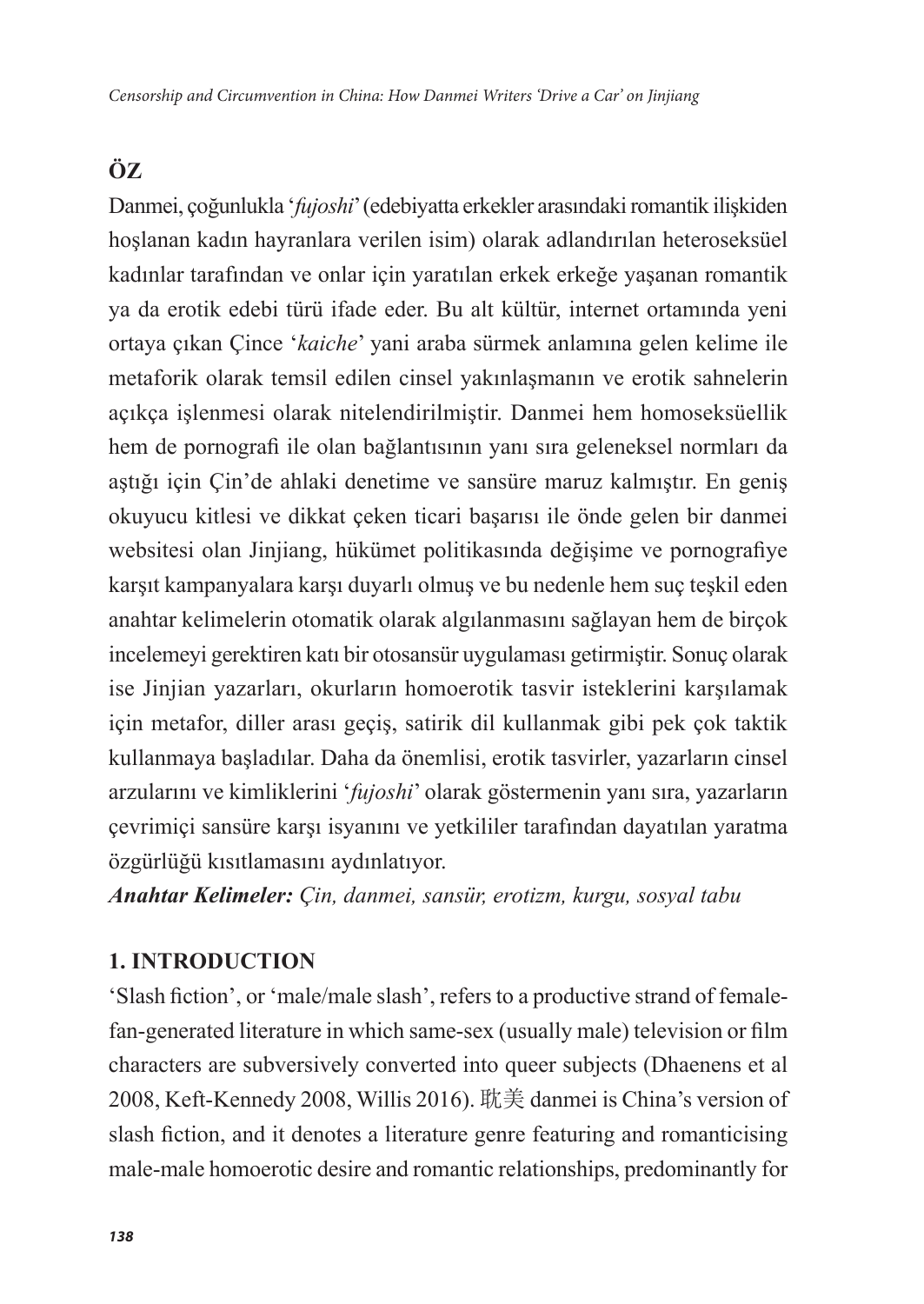mass circulation and consumption by female audiences, the vast majority of whom are heterosexual (Feng 2009, Fujimoto 2015, Hartley 2015, Yang and Xu 2016). With its provenance in Japan that significantly impinges on Chinese subcultures, danmei, originally *tanbi*, pertains to aestheticism and thus its literal meaning 'addicted to beauty' or 'indulgence in beauty'. Since being borrowed into the Chinese language, this terminology has adopted the definition of *yaoi*, aka Boys Love or BL, and 'beauty' is hence limited to that of young male characters in BL narratives exclusively (McLelland 2000, 2009, 2017, Wood 2006, McLelland and Welker 2015, Welker 2015, Chen 2017, Yang and Xu 2017a, 2017b, Wang 2019, Sun 2020).

Danmei literature is marked by distinctive characteristics: protagonists are bestowed with attractive appearance, charisma and sentiment—although being called 'Boys Love', the danmei genre pertains to relationships involving pubescent or mature men, the majority of whom do not identify their sexual orientation as homosexual. Moreover, the saccharine romantic fantasies exhibit exciting plots and exotic settings, appearing in anime, manga, as well as textual and visual pieces (Leech 2012, Suzuki 2015, The Economist 2015, Zsila and Demetrovics 2017a, 2017b).

Since entering China's comic market in the mid-1990s as a Japanese cultural export, danmei works and subculture have attracted a prodigious fangirl readership, among whom it is not uncommon to participate in producing homosexual love stories themselves. In China, this cohort is referred to as 腐女 *funv* 'rotten girl' which is borrowed from the Japanese term *fujoshi*, viz. heterosexual adolescent girls and adult women who are fascinated with female-oriented narratives concerning male-male romantic and erotic relationships, and have deviated from social rules and responsibilities defining women (Berry 2007, Feng 2009, Xu and Yang 2013, Galbraith 2015, Hester 2015, Nagaike 2015, Chao 2016, 2017).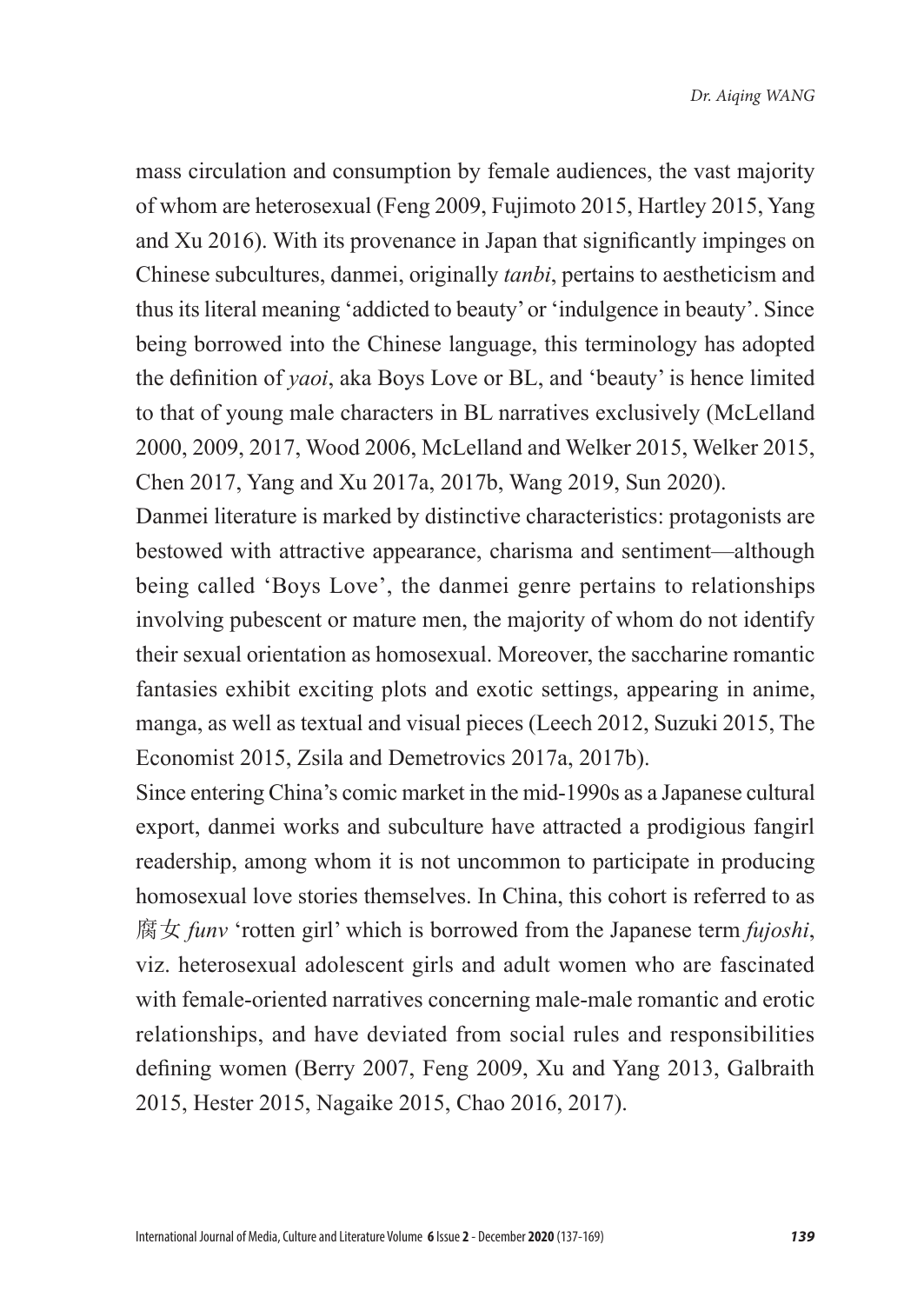# **2. Danmei in China**

Nevertheless, in tandem with its surging popularity among Chinese 'rotten girls', the genre has also been subject to moral scrutiny and fallen prey to government censorship due to sexual depictions (Suzuki 1998, Nagaike 2003). Owing to the fact that danmei literature is unprofitable in theory, it lacks commercial power and representation that can enforce its legitimacy (Zheng 2019).

A salient attribute of the danmei genre is that some BL works are flooded with explicit sexual representations. It is noteworthy that BL literature enriched by erotic or pornographic stimuli as entertaining elements should not be treated liberatorily as autoerotic female pornography, in that the pornographic aspects are inextricably intertwined with the portrayal of mutual romantic attachment between characters. BL works present sexual pleasure of both lovers and they may perform either the seme (top) or uke (bottom) role according to their personality traits, which functions as a parody of heterosexual paradigm by means of unravelling the possibilities embedded in gender performativity (Otsuka 2004, Nagakubo 2005, Mori 2010, Nagaike and Aoyama 2015, Otomo 2015). In Japan, policymakers are lobbied by international agencies to comply with international standards restricting fantasy sex and impose stricter regulations on contents involving and/ or targeting at young people, and 'rotten girls' also increasingly come under official scrutiny (McLelland 2015, 2016).

Analogous to its status in Japan, danmei literature in China is also one of the easiest targets for moral scrutiny and the severe control and regulation of the party-state, owing to its dual association with homosexuality and pornography, as well as its presumed desecration of the conservative traditional norms prescribing that women must be chaste and subservient to men (Ng 2015, McLelland 2016, Zhang 2017, He and Zhang 2018). Although male same-sex intimacy used to be embraced by pre-modern elite culture, gaythemed media representation has been a social taboo since the Chinese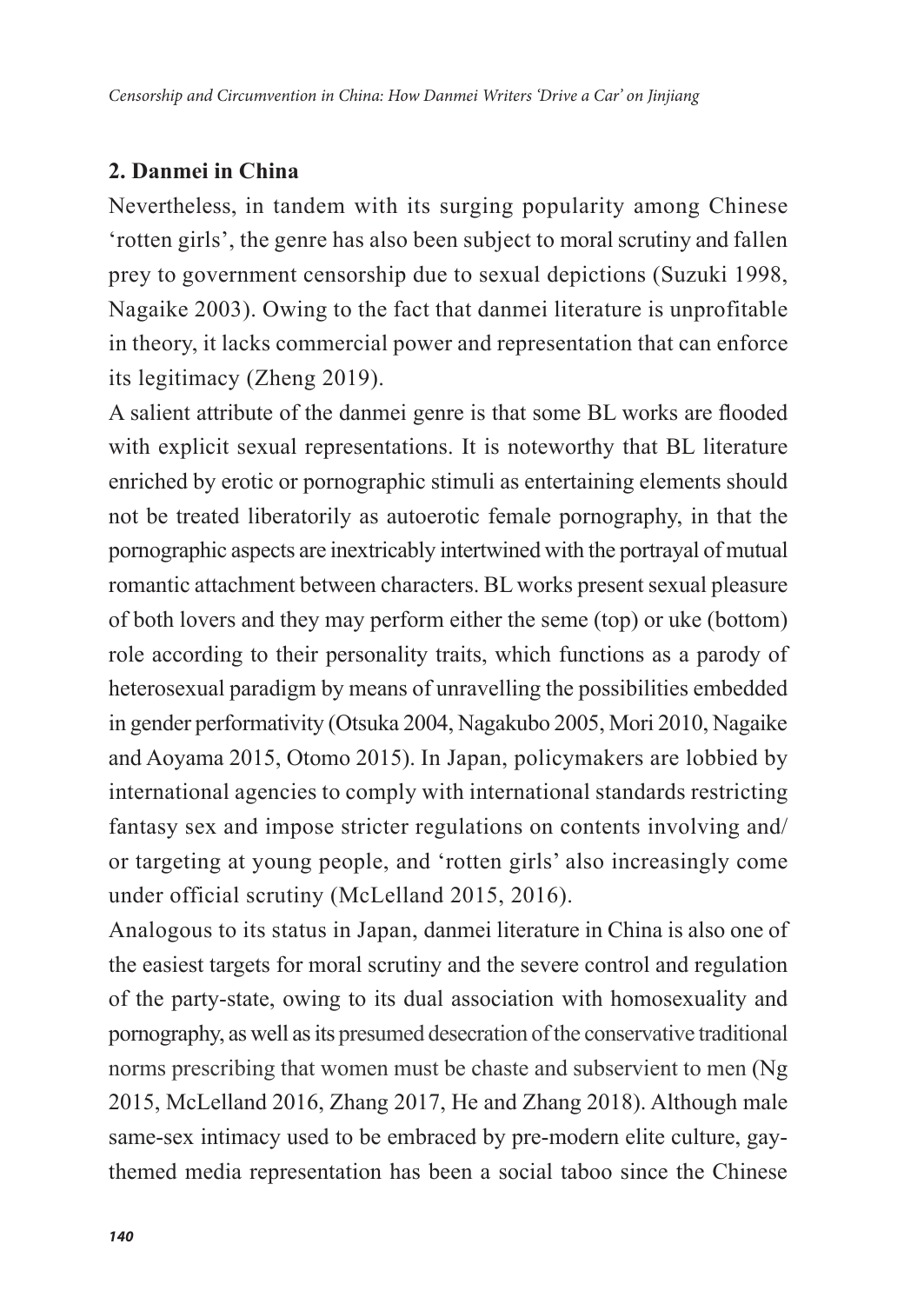*Dr. Aiqing WANG*

Communist Party became the ruling party (Hinsch 1992, Song 2004, Wu 2004, Dong 2005, Lim 2006, Wang 2019).

The majority of Chinese danmei narratives are in the form of fiction, published on online websites such as Jinjiang (see discussion below), yet several antipornography campaigns launched by the government have disastrously impinged upon them in the past decade (Yang and Xu 2016, 2017a, 2017b, Wang 2019). On 13 April 2014, the National Office against Pornographic and Illegal Publications, in collaboration with other government departments, jointly announced a nationwide crackdown on pornographic content on the Internet, named 'Jingwang Xingdong' ('Internet Cleansing Movement'). The campaign was carried out from mid-April to November, aiming to eradicate all online pornographic texts, images, videos and advertisements, and to rectify websites involved in production or dissemination of pornographic information; consequences included the removal of potentially inappropriate works from most literature websites and the shutting down of an online literature channel of Sina.com (Ji and Long 2014, Ning 2014, Yang and Xu 2017a). In 2018, posts with pornographic and homosexual implications were deleted from Weibo, China's largest social media platform (Kwong 2018, Wu 2019). In 2019, Chinese authorities further intensified the crackdown on pornography and illegal publications, thereby maintaining the market order of publication and a clean social and cultural environment (Xinhua News 2019). Moreover, on 22 May 2020, the Cyberspace Administration of China announced the launch of a dedicated Qinglang 'clear and bright' action lasting for eight months, with a mission to establish a healthy Internet space in China (Cyberspace Administration of China 2020, Qin 2020).

There have been cases where danmei writers were subject to the antipornography campaigns and penalties. In 2011, the Zhengzhou police bureau busted a commercial BL website with 600,000 registered users and arrested over ten writers under the charge of spreading obscene articles (Shen and Li 2011); in 2014, a Jinjiang pseudonymous author 'big grey wolf' was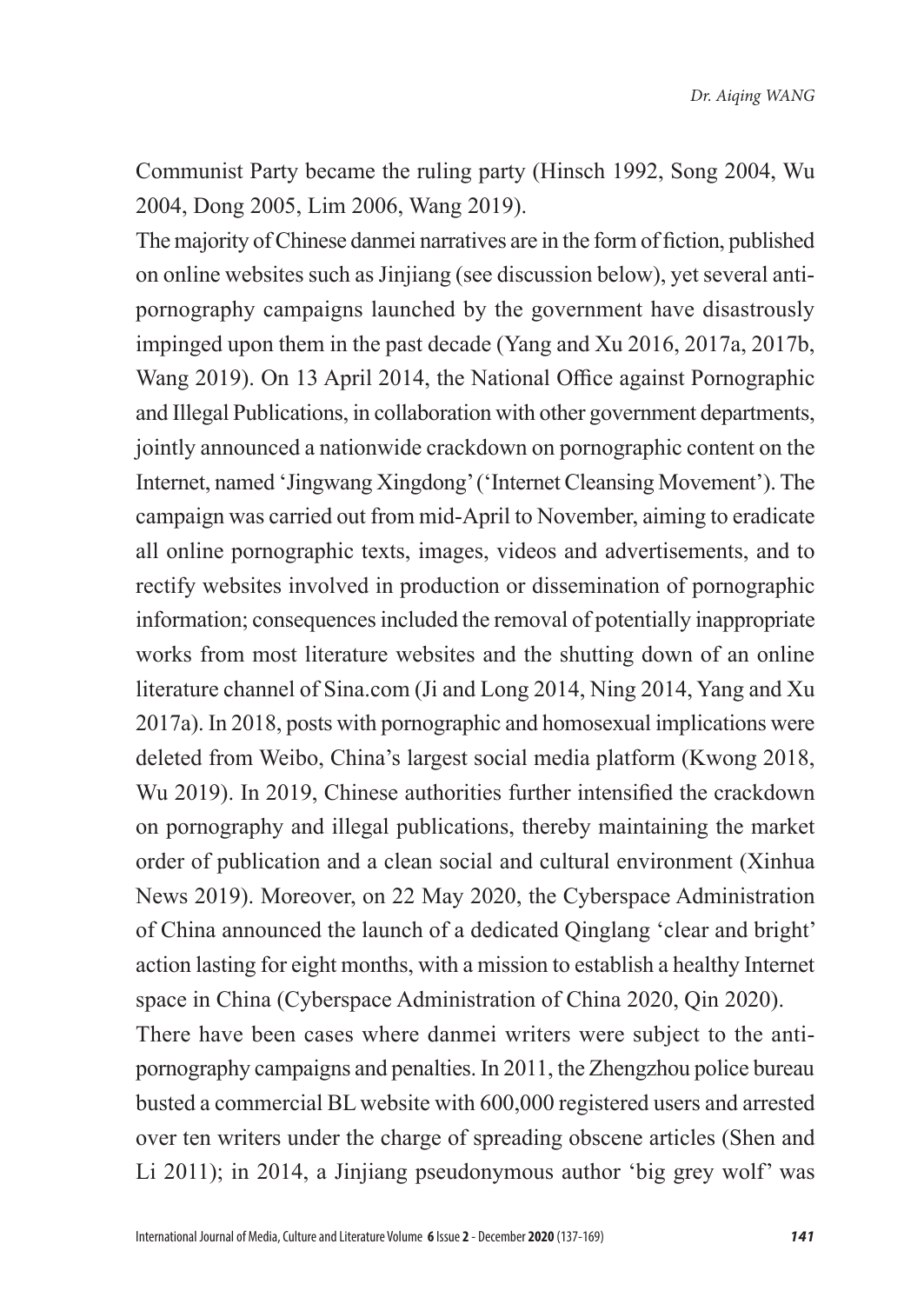arrested in Jiangsu and later sentenced for imprisonment of three years and half (Peng 2015); in 2018, an author of a self-published homoerotic book that 'obscenely and in detail described gay male-male acts' was found guilty by Wuhu county court and was given a ten-year jail term (He and Zhang 2018, Shepherd 2018); in 2019, eight danmei writers and practitioners in Wuhan were involved in illegal business crimes, and a writer was sentenced for four-year imprisonment and fined 120,000 RMB (Yang 2019, Yang and Teng 2019).

Furthermore, the discussion concerning danmei-related censorship would not be complete without mentioning two phenomenal works, viz. a film titled蓝宇*Lan Yu* and a TV drama called上瘾*Shangyin*, both of which are adapted from online danmei novels. The former has been banned in Mainland China, despite its positive reviews and considerable number of awards from outside Mainland China (Friess 2002); the latter was removed from all streaming websites by the State Administration of Press, Publication, Radio, Film and Television, in accordance with the cultural crackdown on 'vulgar, immoral and unhealthy content' that 'exaggerates the dark side of society' (Ellis-Petersen 2016).

# **3. Jinjiang and Censorship**

Jinjiang Literature City (www.jjwxc.net), known as Jinjiang, is one of the earliest and most influential women's literature websites in China. Since launched in 2003, Jinjiang has established an almost exclusively female readership well-known for enthusiasm, loyalty and power of articulation (Yin 2005), and has developed into an elaborate organisation constituted of an e-bookstore, a discussion forum, a users' feedback forum, as well as a website to obtain entertainment, satisfy creative impulses and derive emotional nurturance (Feng 2009).

Statistics show that 93% of Jinjiang users are female, and 83% of them are aged between 18 and 35 (Linder 2005, Xu and Yang 2013), who are perceived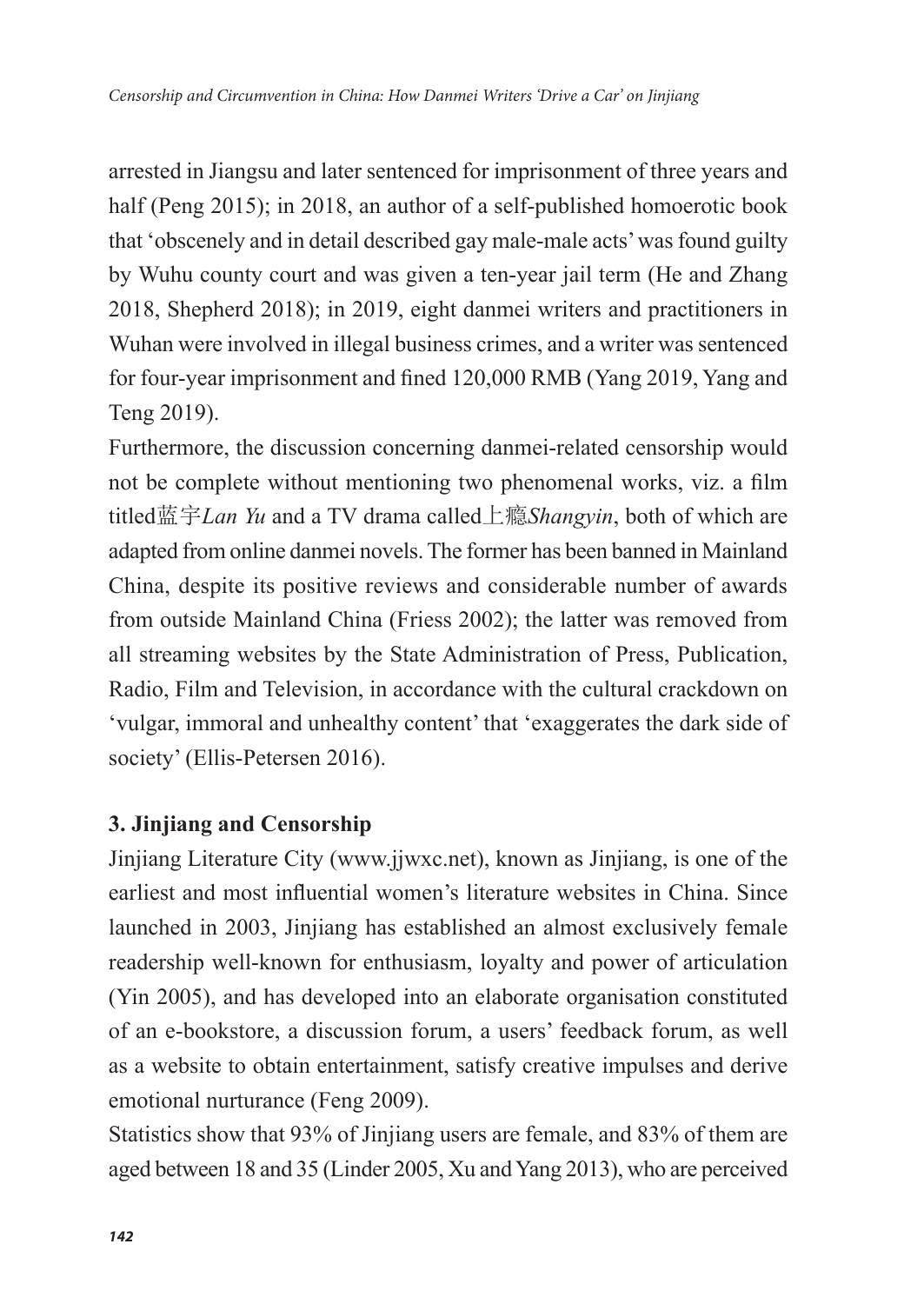as possessing 'three highs', viz. high salary, high level of education and high social status (Yang 2009); a significant amount of users reside outside China (Xu 2002). Among Jinjiang's contracted and paid writers, only a small proportion of them are full-time, while the vast majority of authors have occupations outside writing (Feng 2009). Though most of them are part-time, these writers still manage to produce an impressive amount of fiction: in February 2012, approximately 199,100 BL stories were published on Jinjiang, among which 145,600 are original, i.e. non-fanfic. The popularity of Jinjiang is partially attributed to its easy access serves that efficiently disseminate danmei to a broader fanbase and mainstream the previously marginalised subculture (Feng 2009, Xu and Yang 2013).

In China, supposedly offensive content must be removed from officially approved print versions of danmei fictional writing before passing censorship and getting published, yet previously, web versions of Jinjiang works were permitted to contain sex scenes portrayed in detail and to demonstrate authors' exploration of forbidden themes and non-normative sexualities (Feng 2009, Wang 2019). Some earlier 'abuse' novels on Jinjiang, e.g. 不能动*Buneng Dong* and 活着就是恶心*Huozhe Jiushi Exin*, abound in contentious plots such as rape, incest, sadomasochism, imprisonment, underage sex, etc. Of course, graphic description of sexual encounters has been strictly disallowed since anti-pornography campaigns launched by the government.

As a website with the biggest readership base and the most developed commercial connections, Jinjiang has always been under surveillance. Moreover, although the crackdown jointly mandated by multiple authorities applies to heterosexual romance genres as well, the danmei genre has been more severely affected (Wang 2019), resulting in Jinjiang's vigilance. In order to circumvent being an easy target, Jinjiang coined a euphemistic tag to substitute danmei, namely, 纯爱*chunai* 'pure love' (Zheng 2019), which, however, does not seem to work.

Since 2014, Jinjiang has been censured and fined for several times.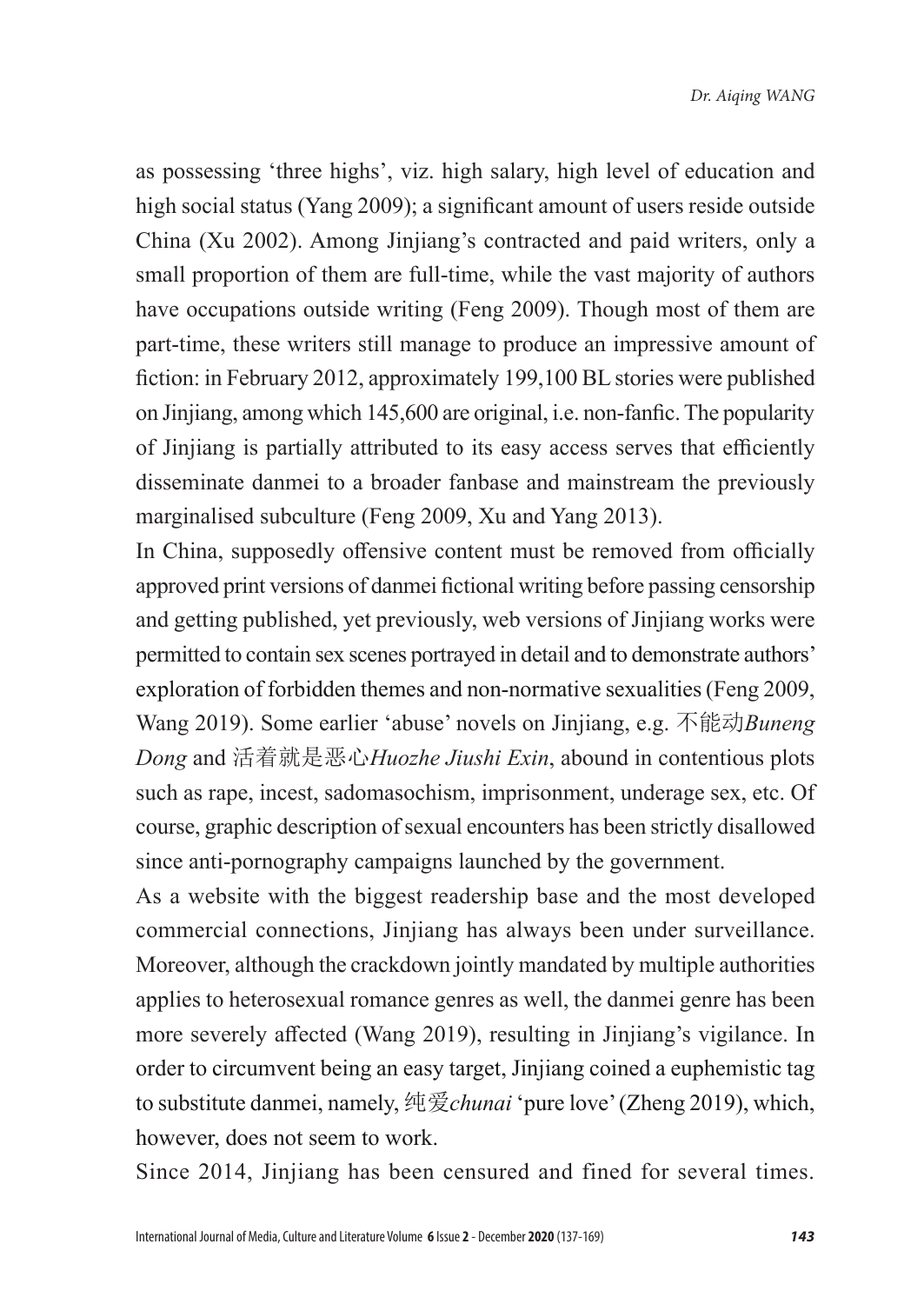Furthermore, Jinjiang's management was taken to the police bureau for investigation due to the legal case concerning 'big grey wolf'. Afterwards, as proactive reactions to government regulations, Jinjiang issued a 'stricterthan-government' self-censorship standard banning 'any depiction of body parts below the neck' and started a reporting system encouraging readers to flag transgression of rules to government censors. Additionally, Jinjiang announced a policy to manually check all online publications by multiple reviewers and in potentially more than one round, yet due to the tremendous quantity of works, the promised review is suspected to be 'a publicity stunt, a gesture of kowtowing to the government, than a serious, long-term commitment' (Guancha 2014, Southern Daily 2015, Yang and Xu 2017a: 174, Zheng 2019).

The prediction made by Yang and Xu (2017a) is indeed borne out: although Jinjiang claimed to employ netizens to review its prodigious amount of fictional writing (Southern Daily 2015), according to my observation, the current review procedure is partially conducted by auto-detection software, rather than human reviewers. Potentially caused by lack of a proper and effective reviewing process, in 2019, Jinjiang was rectified twice within two months: it was forced to remove pornographic publications, stop updating content and conducting business operations, as well as publish notifications of corrective actions on the homepage (Ma 2019, Xinhua News 2019).

A preposterous consequence triggered by automatic detection is that currently text on Jinjiang is replete with little boxes replacing 'indecent' words and phrases. Adjacent characters belonging to distinctive words may unexpectedly and unintentionally form new words that happen to be on the blacklist, so the software automatically substitutes these characters with little boxes, without investigating their real meanings in context. For instance, 奶奶头疼 *nai nai tou teng* 'grandma has a headache' is altered into奶□□疼, because the two characters next to each other in the middle, *nai* 'grandma' and *tou*  'head', form a new word *naitou* which means 'nipple'. As a body part that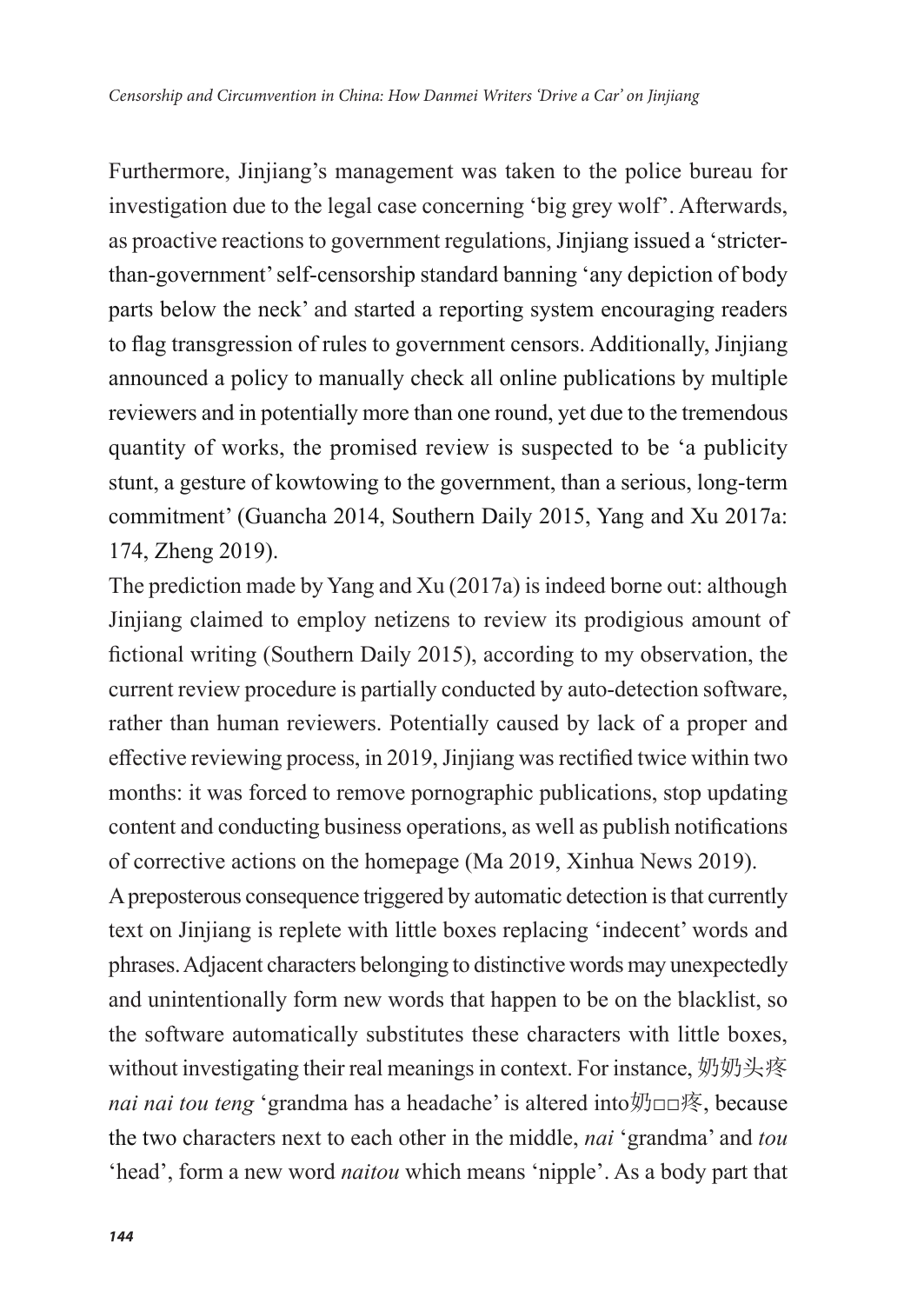is 'below the neck', *naitou* is banned by Jinjiang, so the two characters are blocked, generating奶□□疼. Another unexpected example is量□□ 温derived from 量下体温 *liang xia ti wen* 'to check body temperature', because the two characters in the middle accidentally form a new word *xiati* 'lower body'. From a linguistic perspective, Chinese characters are predominantly polysemous and there is lack of space separating characters, so semantic judgement of Chinese discourse heavily depends on contextual information and syntactic analysis, rather than simply lexicon. This feature of the Chinese language accounts for the fact that such miscomprehension is ubiquitous in the written form, if lexicon is used as the sole criterion to decide meaning. Therefore, the oversimplified automatic detection and substitution ineluctably cause confusion, impede understanding and sabotage reading experience. As a consequence, readers seriously or jokingly complain that reading novels at Jinjiang is like doing reading comprehension exercises or playing crossword puzzles.

There is no denying the fact that Jinjiang still enforces a manual review process to eradicate eroticism. That is to say, the current review procedure is a combination of both automatic detection of sensitive keywords and manual review of several rounds. After being castigated for charging writers for revising their works after review, Jinjiang removed the restriction on revision, whereas as pointed out by Jie (2019), the process of manual review took longer and some works had to undergo four rounds of harsh review, causing authors' dissatisfaction.

#### **4. Circumvention Strategies Adopted by Jinjiang Writers**

Despite the strict censorship, 'rotten girls' still expect writers to 开车 *kai che* 'to drive a car' which is an Internet neologism implicitly indicating 'to write/say erotic content'. In order to accommodate their readers, Jinjiang writers apply a range of strategies to circumvent the regulations.

It is notable that apart from erotic depictions that can be conveyed implicitly,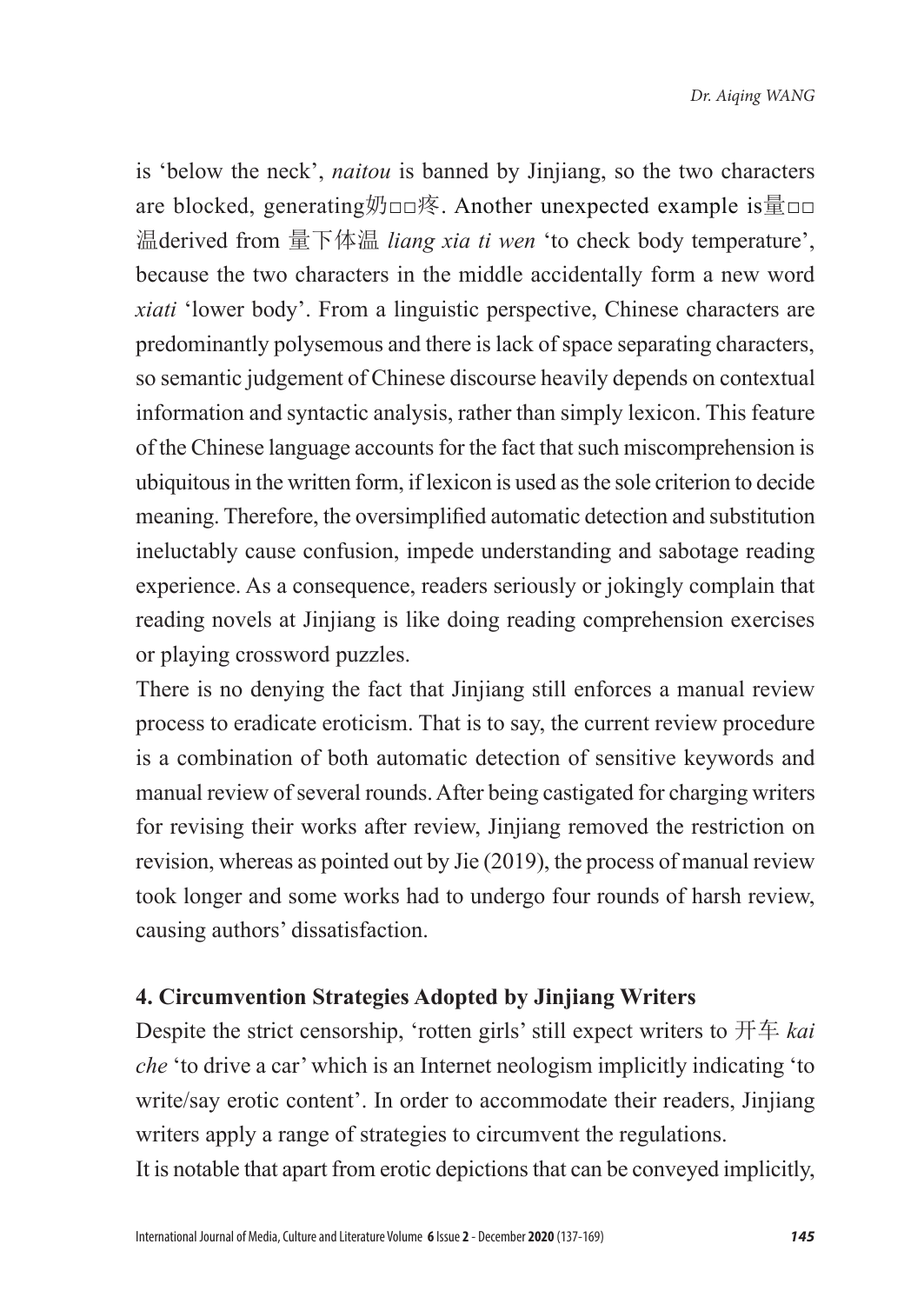eroticism-related terms can be euphemised as well. 'Rotten girls' have coined neologisms to denote eroticism-related terms in an innovative fashion. A representative paradigm related to *kai che* is 肉 *rou* 'flesh; meat' that is frequently employed in expressions such as 吃肉 *chi rou* 'to eat meat' ('to read erotic content') and肉文 *rou wen* 'erotic text'. Another euphemistic term for *rou wen* is  $H \nsubseteq H$  *wen*  $H$  text', in that H is the initial letter of the word 黄*huang* 'yellow' which is an equivalent of the English word 'blue' as in 'blue story'; and since H is a letter, *H wen* is also euphemistically called 字母文*zimu wen* 'letter text'. The antonym of *rou/H/zimu wen* is 清水文 *qingshui wen* 'clear water text'. These neologisms integrate a fecundity of imagination and a richness of innovative humour.

### **4.1. Metaphor**

One of the most typical and frequently utilised tactics adopted by Jinjiang writers is metaphor which can be lyrically or visually expressed. Metaphors are completely void of expressions that are potentially pornographic, so they are able to portray sexual behaviours in a lyrical fashion or vividly. For instance, Example (1) contains a metaphor conveyed in a lyrical manner, elegantly comparing sexual intercourse to rainfall. Such rhetorical strategy is referred to as 移情于物 *yiqingyuwu* 'transferring emotions to objects' in the field of traditional Chinese poetry. This depiction is easily comprehensible to educated Chinese-speaking readers, as 云雨 *yun yu* 'cloud and rain' is an archaic term for sex coined in the Warring States period  $(5<sup>th</sup>-3<sup>rd</sup>c BC)$ . Similarly, Example (2) deploys farming to describe sexual intercourse, which is understandable to readers as well.

(1) 雨还在下着, 没有因为叶子的脆弱而停下, 叶片上的雨滴汇聚在一起, 压迫得叶子不停颤抖, 最终叶 子支撑不住弯折下去, 雨水全部滴落进了 泥土里。

Yu haizai xiazhe, meiyou yinwei yezi de cuiruo er tingxia, yepian shang de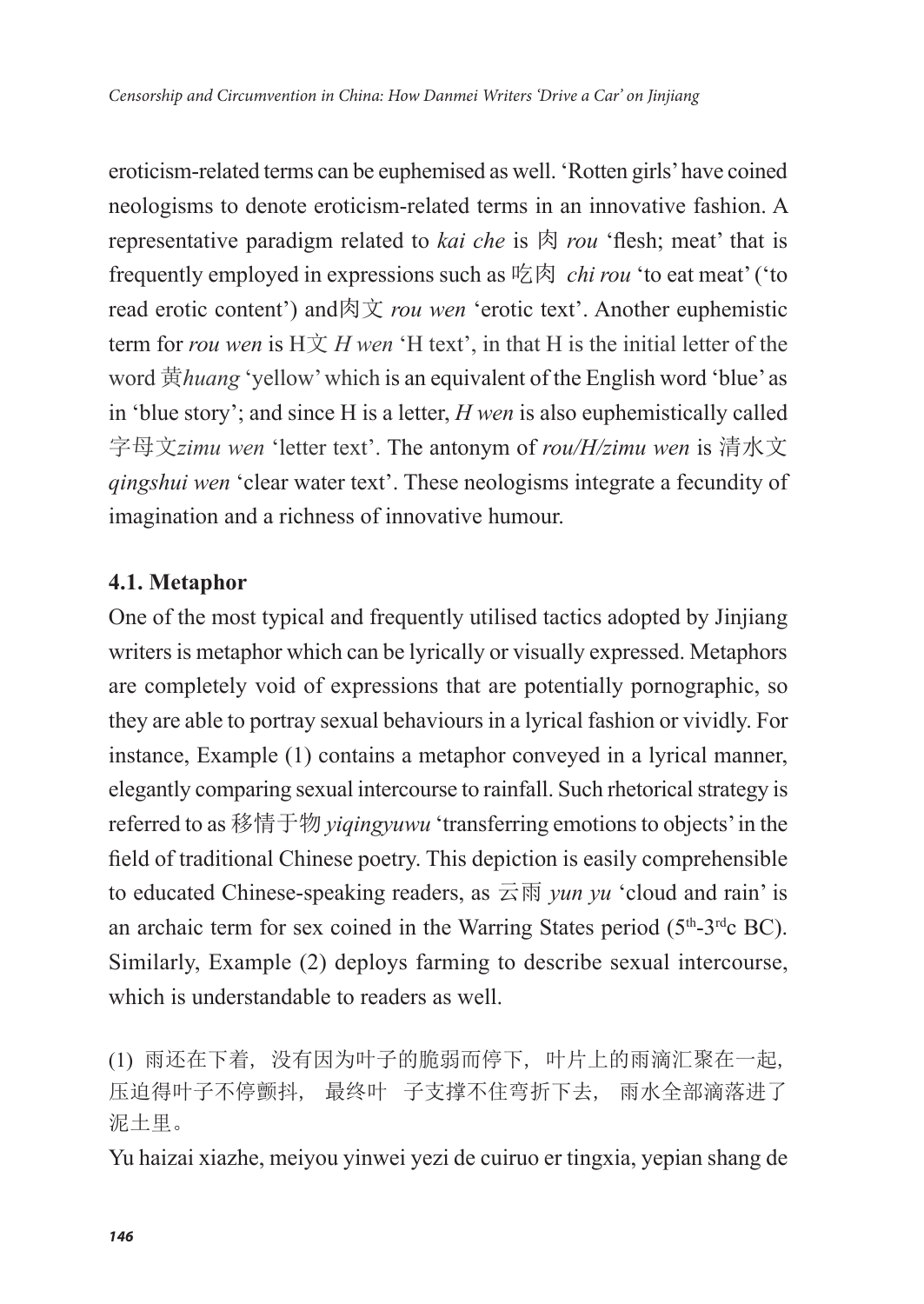yudi huijuzai yiqi, yapo de yazi

buting chadou, zuizhong yezi zhicheng buzhu wanzhe xiaqu, yushui quanbu diluo jin le nitu li.

 'The rain was still going on and did not stop because of the leaf's fragility. The raindrops on the leaf converged

together, rendering the leaf to shiver continuously. Eventually, the leaf could not bear and bent down—the

rainwater all dropped into the mud.'

(两小无嫌猜 *Liangxiao Wu Xiancai*) (2) 种田的动作似乎都是单调重复的, 好在营养剂的确是个好东西, 让栽种 的过程都变得轻松了许多, 轻易就能破除土壤的阻碍, 把农作物深深地埋进 地里去。

*Zhongtian de dongzuo sihu dou shi dandiao chongfu de, haozai yingyangji dique shi ge hao dongxi, rang* 

*zaizhong de guocheng dou biande qingsong le xuduo, qingyi jiu neng pochu turang de zuai, ba nongzuowu* 

*shenshende mai jin di li qu.*

'The action of farming seemed to be monotonous and repetitive, but luckily the nutrient was a good thing that

 made the planting a lot easier—the barrier from earth could be easily overcome and crops could be deeply

buried into earth.'

(怂怂 *Song Song*)

Example (3a) regarding mathematics, however, is extraordinary and requires more imagination and knowledge. To facilitate readers' comprehension, the author has provided a note to explain the meaning, as in (3b).

(3) a. 现在有一个圆B, 它的方程式是x^2 y^2 =0.01, 这时有一个动点P1, 在圆 内沿直线y=0做往复运动, 请 问动点P1需要多长时间, 可以把圆的方程变成  $x^2 y^2 = 1?$ 

*Xianzai you yi ge yuan B, ta de fangchengshi shi x^2 y^2 =0.01, zheshi*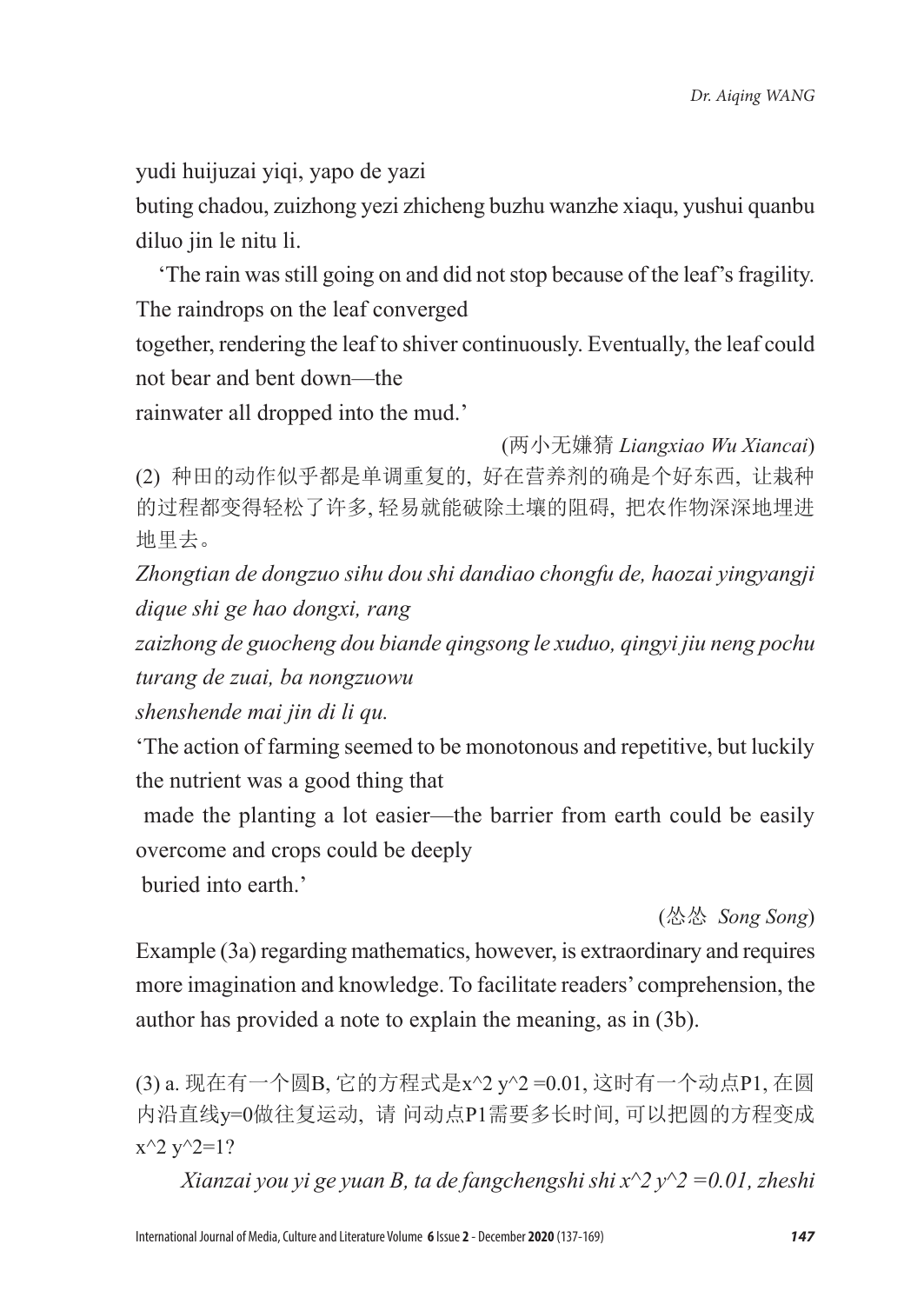*you yi ge dongdian P1, zai yuan nei* 

 *yan zhixian y=0 zuo wangfu yundong, qingwen dongdian P1 xuyao duochang shijian, keyi ba yuan de* 

 *fangcheng biancheng x^2 y^2=1?*

'Now there is a Circle B, whose formula is  $x^2 y^2 = 0.01$ ; there is a Moving point P1 that is making a

 reciprocating motion along Line y=0 within Circle B. Question: How long does it take for the Moving point

P1 to turn the formula of Circle B into  $x^2 y^2 = 1?$ 

b. 我给大家友情翻译一下… 圆B=菊花, 动点P、Q=手指…

*Wo gei dajia youqing fanyi yixia…Yuan B=juhua, dongdian P*、*Q=shouzhi…*

 'Let me provide a friendly translation for everybody…Circle B=anus, Moving point P/Q=fingers...'

(残疾后我雇了个保镖 *Canji Hou Wo Gule Ge Baobiao*)

Apart from metaphors that are conveyed lyrically, there are visual metaphors which evoke imagery by means of comparing one object/act to another due to their visual resemblance. For example, Example (4) is regarding an imagery-evoking visual metaphor that compares making love to feeding rice porridge with a spoon, and in Example (5) the images of water tap and spanner are vividly used. There are, of course, an enormous amount of other paradigms involving visual metaphors, such as planting strawberries for making love bites (in *Song Song*), practicing archery for making love (in *Siduitou Shi Maobohe Er Wo Shi Mao Zenmepo*), a green dragon for a male reproductive organ (in *Wode Fujun Shi Fu Heng*), etc. The author of *Ni Zhende Bushi Haizi Tadie* even wittily utilises symbols to form a cartoon car in the main text to represent 'driving a car'.

(4) 余年饿了, 谢游是第一次喂他吃米糊, 开始时掌握不好力道, 勺 子太大, 总是喂不进去。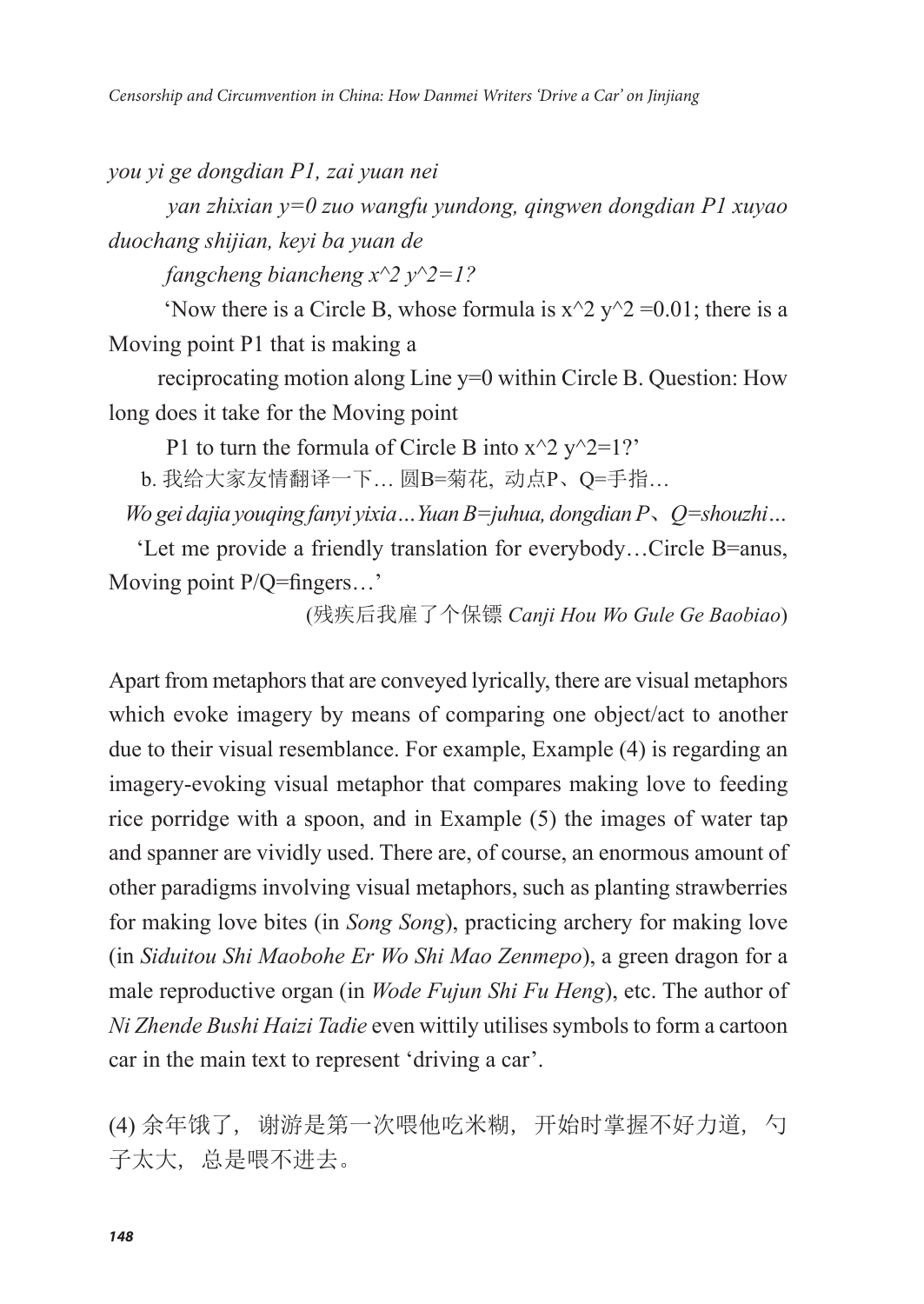Yu Nian e le, Xie You shi diyici wei ta chi mihu, kaishi shi zhangwo bu hao lidao, shaozi tai da, zongshi wei

bu jin qu.

'Yu Nian was hungry. It was the first time that Xie You fed him with rice porridge: at the beginning, Xie could

not manage well, as the spoon was too big for Yu.'

(听说我很穷*Tingshuo Wo Hen Qiong*) (5) 对水龙头这种器械而言, 出水速度果然还是分人的。阚泽的扳手没动 几下, 已经有温热的水珠滴了出

来…

*Dui shui longtou zhe zhong qixie eryan, chu shui sudu guoran hai shi fen ren de. Kan Ze de banshou mei dong* 

 *ji xia, yijing you wenre de shuizhu di le chulai…*

'For gadgets like water taps, the speed of generating water indeed depended on individuals. Soon after Kan

 Ze's spanner moved a few times, there was warm water drops dripping out…' (死对头是猫薄荷而我是猫怎么破*Siduitou Shi Maobohe Er Wo Shi Mao Zenmepo*)

# **4.2. Code-switching**

Another representative approach adopted by Jinjiang writers when 'driving a car' is Chinese-English code-switching. Taking Example (6) as an example: the sensitive verb 摸*mo* 'to touch' has been substituted by its English counterpart, thereby escaping automatic detection. As for the word 伟brother *wei brother*, its normal version is actually 伟哥 *weige* which is a nickname for Viagra; the author replaces *ge* 'brother' with the English equivalent, so that the whole word would not be detected.

(6) '你别touch我, 别touch我!' … 那一晚上, 王洵跟吃了伟brother一样…

'Ni bie touch wo, bie touch wo!' Na yi wanshang, Wang Xun gen chi le wei.brother yiyang…

'"Don't touch me! Don't touch me!" That night, it was like Wang Xun had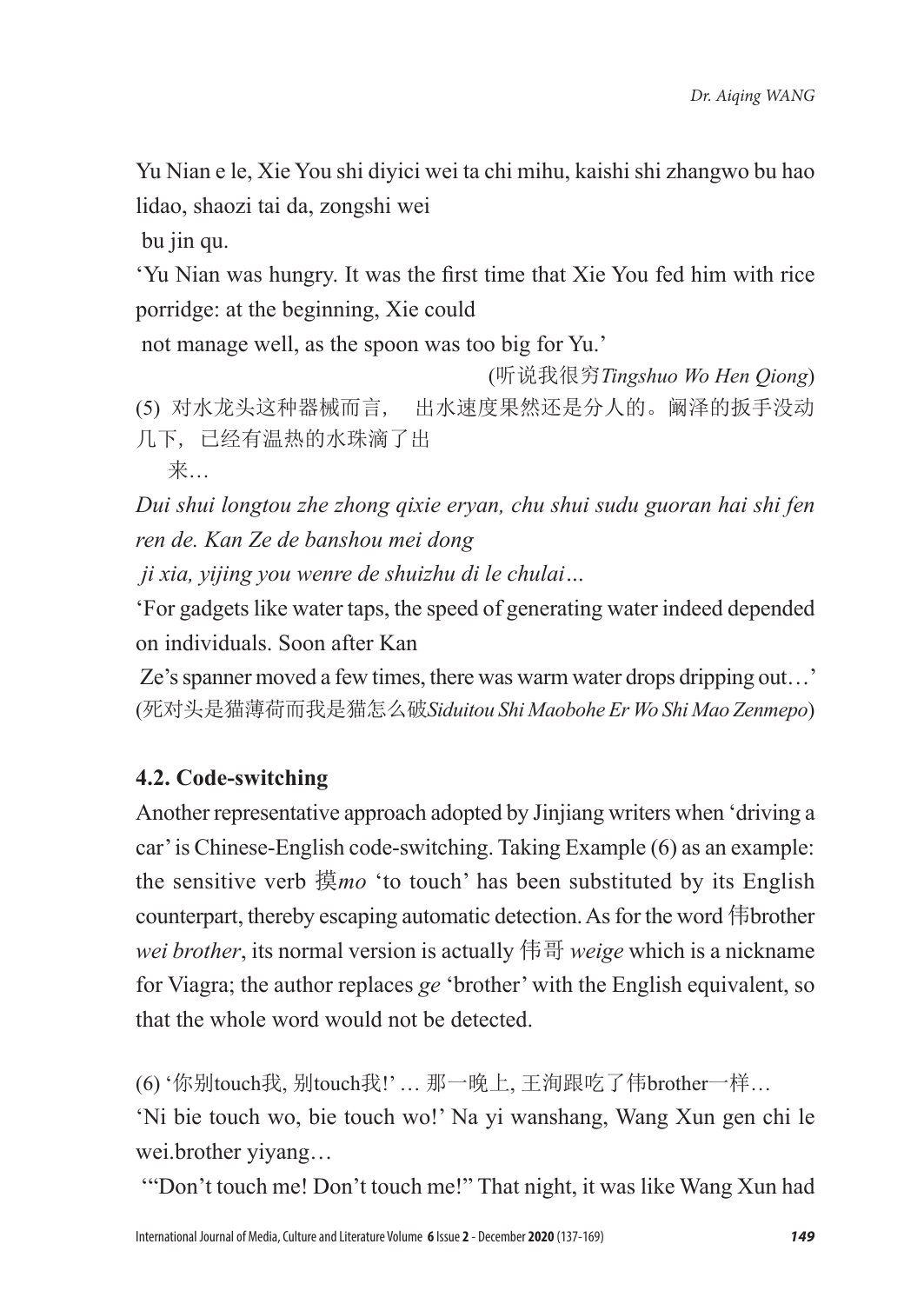*Censorship and Circumvention in China: How Danmei Writers 'Drive a Car' on Jinjiang*

taken Viagra…'

(我和隔壁老王*Wo He Gebi Lao Wang*)

In terms of Example (7), it contains whole English sentences extracted from a paragraph depicting sexual intercourse. Although there are noticeable grammatical errors, the author has satisfactorily completed their writing task.

(7) …Xinshan is such a pervert, how come this function can be figured out. Meng of course won't let him go, he

does some strange things that Jinjiang don't let me say. Meng crosses the dangerous line, Lu has to beg for

mercy…

(群雄逐鹿*Qun Xiong Zhu Lu*)

#### **4.3. Satire**

As can be seen from Example (7), there is a phrase that has mentioned Jinjiang, i.e. 'some strange things that Jinjiang don't let me say'. This is a significant strategy I would like to analyse, namely, the satire strategy. It is not uncommon for writers to roast the censorship and review of Jinjiang in their works, mostly humorously. For instance, in Example (8-9), the writers jokingly roast Jinjiang for preventing them from creating erotic content. As for (10), its sarcastic tone is more obvious; 'green' not only illustrates the colour of Jinjiang's homepage, but also the non-obscene implication of the green colour in Chinese culture.

(8)沈浮白认真道: '你再继续下去, 放晋江是要被锁文的。'

 *Shen Fubai renzhen dao: 'Ni zai jixu xiaqu, fang Jinjiang shi yao bei suo wen de.'*

 'Shen Fubai said seriously: "If you continue, this work will be locked at Jinjiang.'

(和影帝互粉那些年*He Yingdi Hufen Naxie Nian*)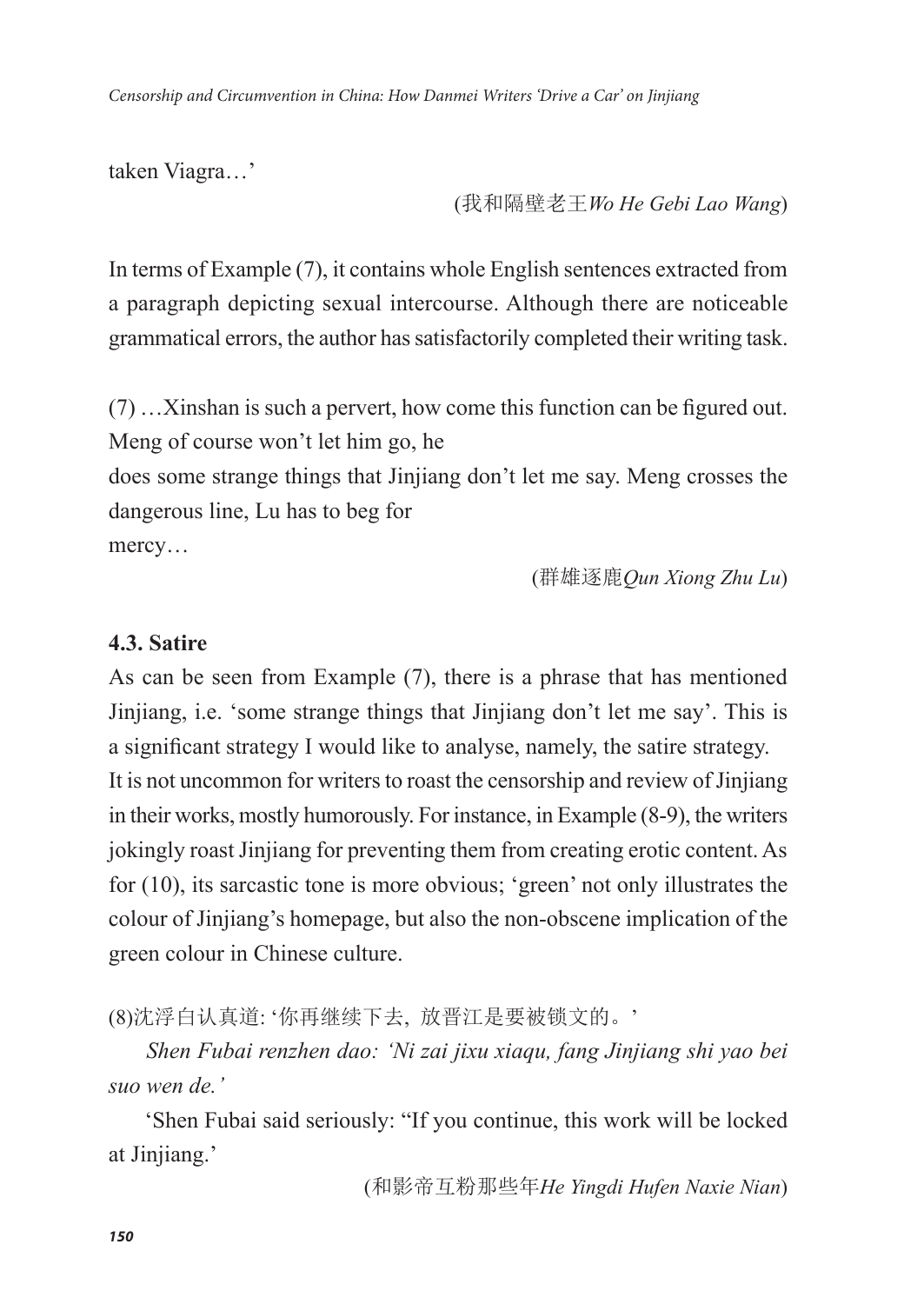(9) 微微掀开被子, 想往下看看, 又怕过不了审。

 *Weiwei xiankai beizi, xiang wangxia kankan, you pa guobuliao shen.* 'She drew the quilt slightly and wanted to have a look, but was afraid that this work would not pass review.'

(为我称臣*Wei Wo Cheng Chen*) (10) 仅仅是一个吻, 什么脖子以下的事都没做, 谨守绿晋江社会主义核心 价值观。

*Jinjin shi yi ge wen, shenme bozi yixia de shi dou mei zuo, jin shou lv Jinjiang shehui zhuyi hexin jiazhi guan.* 

'It was just a kiss and nothing below the neck was involved—it strictly observed the core socialist values of

the "green" Jinjiang.'

(小行星*Xiao Xingxing*)

Some more rebellious writers, however, choose to retain sexual scenes in their works, but they have to resort to euphemistic expressions. In Example (11), the author uses 'indescribable', 'indescribability' and 'to be indescribable', and draws on 'indescribable part below the neck' to sarcastically echo Jinjiang's policy banning 'any depiction of body parts below the neck'. Consequently, the text demands more processing effort from readers, yet it is still comprehensible. Similarly, Example (12) amusingly roasts the restriction of Jinjiang and ridicules it with a nickname 'Ah Jin'.

(11) 用脖子以下不能描述的部位, 狠狠不能描写了锴哥脖子以下不能描写 的部位。两人在不能描写中火辣地不能描写起来。

 *Yong bozi yixia bu neng miaoshu de buwei, henhen bu neng miaoxie le Kai Ge bozi yixia bu neng miaoxie* 

 *de buwei. Liang ren zai bu neng miaoxie zhong huoladi bu neng miaoxie qilai.*

 'He used an indescribable body part below his neck to roughly "get indescribable" an indescribable body part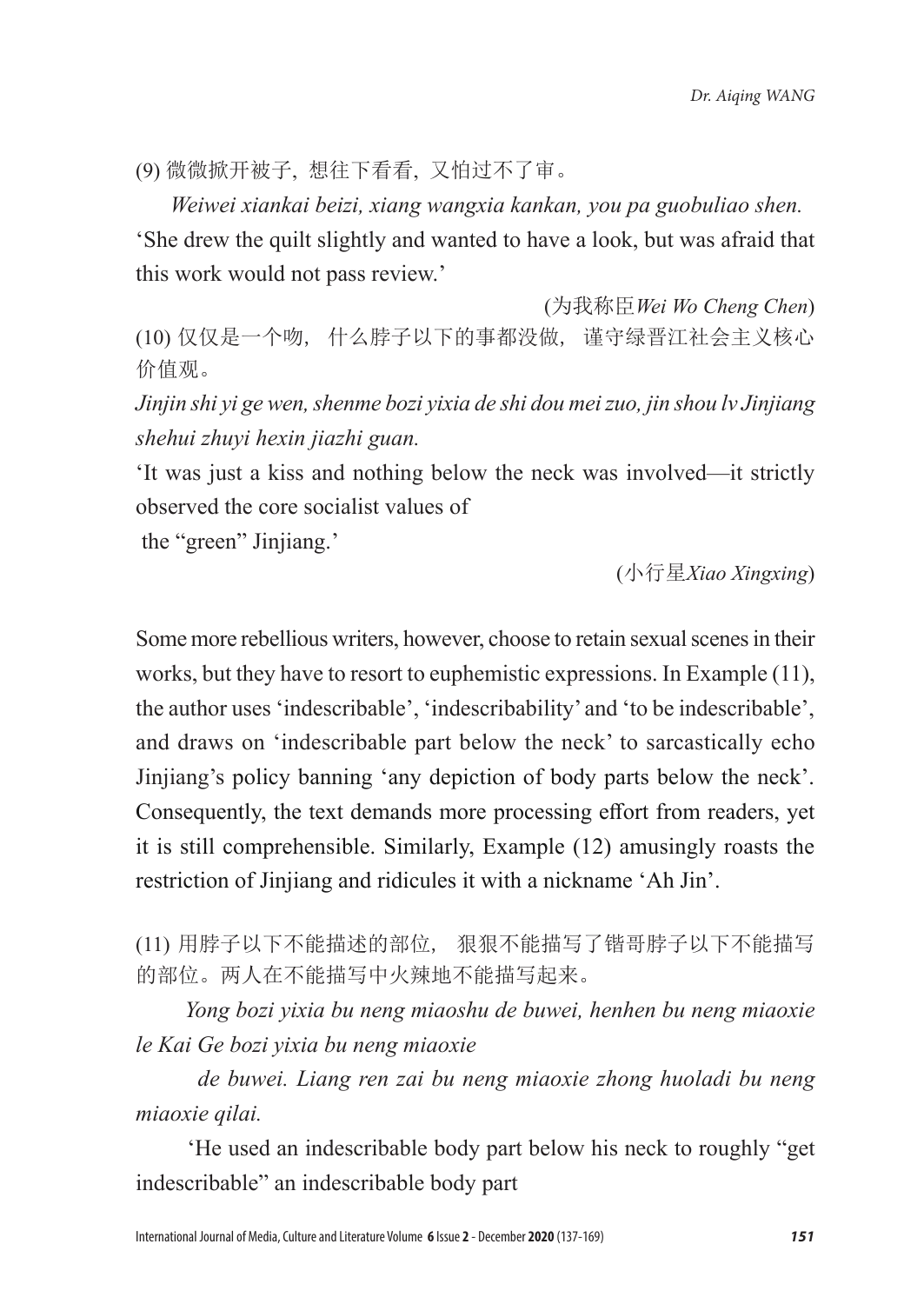below Kai's neck. They hotly started "to be indescribable" in indescribablity.'

(哎我刀呢*Ai Wo Dao Ne*) (12) 整个卧室充斥着阿晋不许出现的声音, 房间的每个角落, 都留下了阿 晋禁止那项运动的痕迹。

*Zhengge woshi chongchi zhe Ah Jin bu xu chuxian de shengyin, fangjian de mei ge jiaoluo, dou liuxia le Ah* 

*Jin jinzhi na xiang yundong de henji.* 

'The whole bedroom was filled with sounds that were forbidden by Ah Jin, and in every corner of the room

there were traces of activities that were forbidden by Ah Jin.'

(婚后每天都在吃醋*Hunhou Meitian Dou Zai Chicu*)

As can be seen from Example (10) above, the author not only complains about Jinjiang, but also mentions the core socialist values in a lighthearted manner. This kind of lampoon-like writing concerning ideology can be attested in some danmei novels. For instance, in Example (13), the protagonist's actions of unbuttoning his lover's clothes and flirting are abruptly followed by a four-line rhymed satirical verse, in which the former half is quoted from a signature line of President Xi Jinping. As for Example (14), it teasingly uses the unmanned Shenzhou-8 capsule and the mini spacelab Tiangong-1 as metaphors, yet the success of the venture paves the way for manned missions and hence has political significance.

(13) 费原抬手去解他的扣子: '我看看, 怎么那么金贵。'

人民有信仰, 民族有希望。

开车上晋江, 想都不要想。

 Fei Yuan tai shou qu jie tade kouzi: 'Wo kankan, zenme name jingui.' Renmin you xinyang, minzu you xiwang.

Kaiche shang Jinjiang, xiang dou bu yao xiang.

'Fei Yuan raised his hand to unbutton his clothes: "Let me have a look. How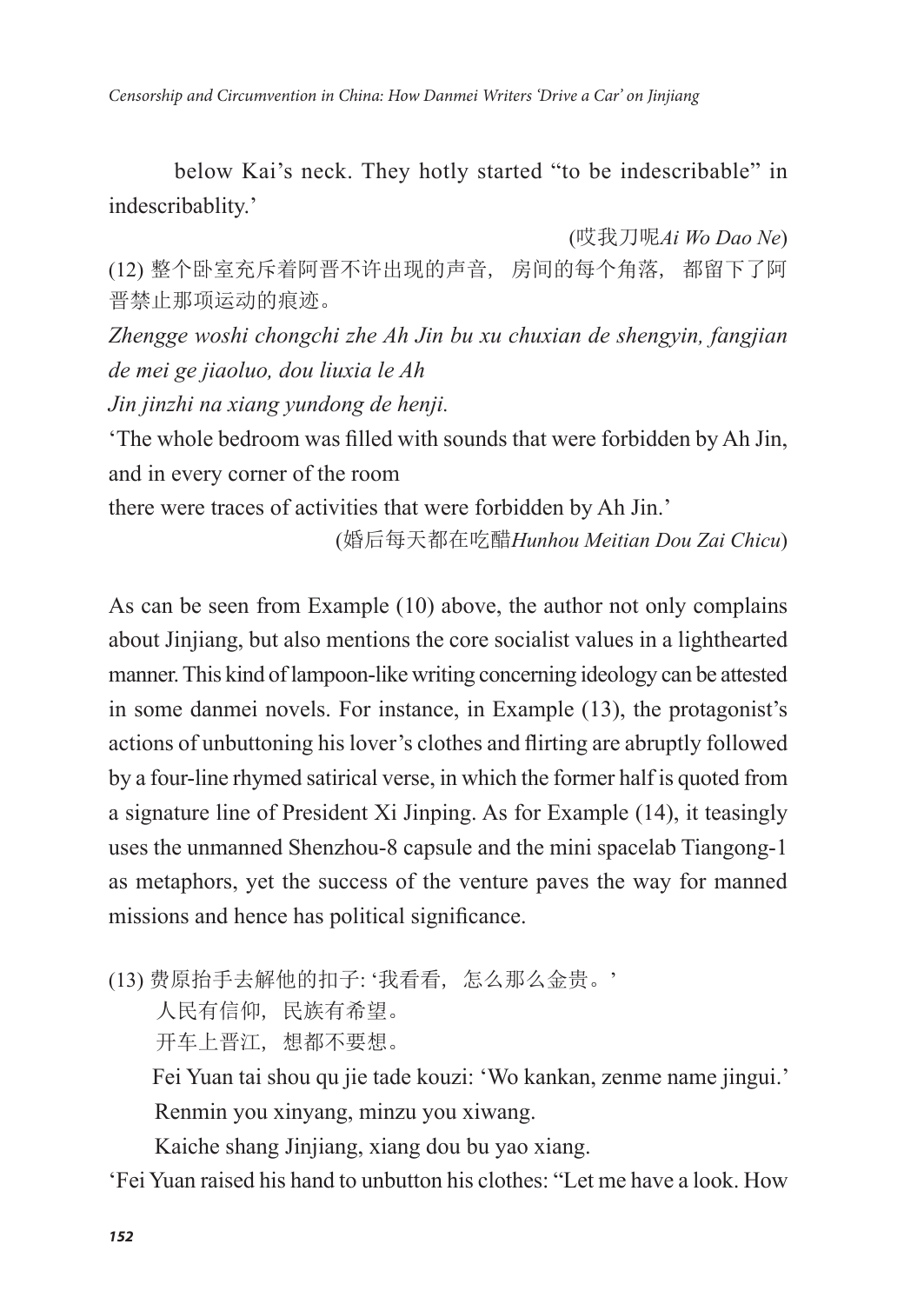can you be so delicate?" The

 people have faith; the nation has hope. Driving a car on Jinjiang—Don't even think about it.'

 (原路看斜阳 *Yuanlu Kan Xieyang*) (14) 扩张充分后把陈循的腰往下一按, 像神州八号和天宫一号一样, 对接 了!

 *Kuozhang chongfen hou ba Chen Xun de yao wang xia yi an, xiang Shenzhou Bahao he Tiangong Yihao* 

 *yiyang, duijie le!*

'After complete dilation, he pressed Chen Xun's waist down—It was like Shenzhou-8 that had rendezvoused

with Tiangong 1!'

(不装B *Bu Zhuang B*)

 Under the circumstances that writers refrain from 'driving a car', they may also imply their satirical perspectives on ideology and politics. In Example (15), the author draws on the ideal of Harmony ( $\bar{x}$ ) which is a carefully constructed normative complex prescribing social virtues and maintaining morality and ethics. Serving as a language policy in China, 'harmony' is derived from the third phase of Confucianist 'renaissance' and inextricably intertwined with the state doctrine of Socialist Harmonious Society (社会 主义和谐社会 *shehuizhuyi hexie shehui*) propounded in 2005 (Fan 2011, Louie 2011, Wang et al 2016).

(15) 当晚, 一夜春风, 差点做不和谐运动的最后一步…季朗默念了三遍'和 谐和谐和谐'然后忍住了。

 *Dang wan, yi ye chunfeng, chadian zuo bu hexie yundong de zuihou yi bu…Ji Lang mo nian le san bian* 

*'hexie hexie hexie' ranhou renzhu le.*

'There was spring wind during the night, and they almost reached the last step of an inharmonious activity…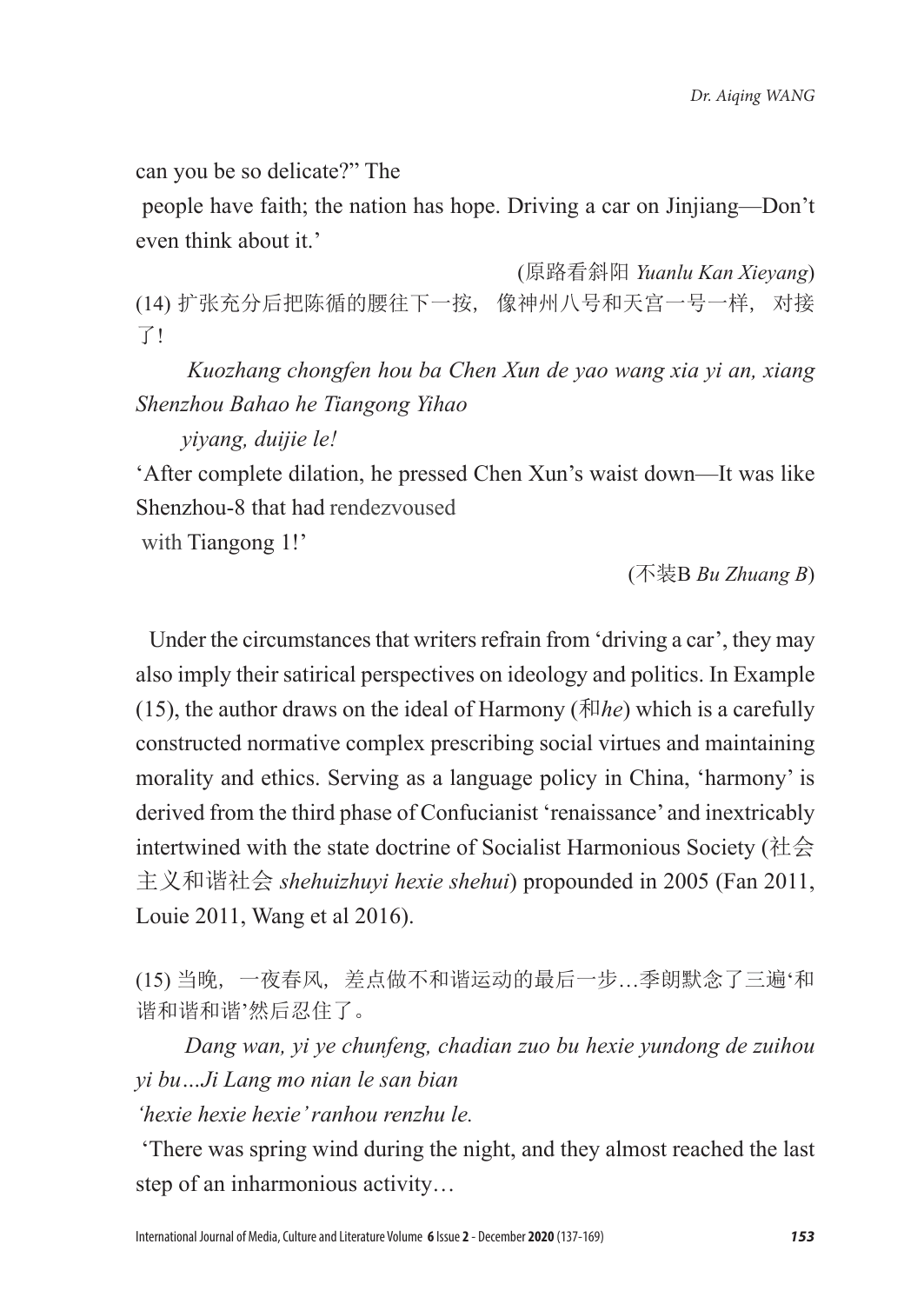Ji Lang repeated 'harmony' for three times in mind and refrained himself.' (辣鸡室友总撩我 *Laji Shiyou Zong Liao Wo*)

#### **5. DISCUSSION**

Although writers tactically employ a range of strategies so as to circumvent the review and censorship, Jinjiang is fully aware of their tricks and a member of the management team warned such behaviours in 2019 (Guancha 2019):

(16) 我个人体感, 只要你写了性行为性心理或其它涉及性器官的任何描写, 无论是字数多少, 无论是不是意

识流, 无论是不是用了各种形容词代称粉饰, 是不是用了各种比喻, 是 一个人的行为还是两个人的交互,

只要让人看出你这是写了性相关, 就属于高风险。被封文章中有一段 不足四百字描写, 没有具体器官

名称, 没有交互动作, 已经被鉴定中心鉴定为色情等级最高的淫秽描 写。

 *Wo geren tigan, zhiyao ni xie le xing xingwei xing xinli huo qita sheji xing qiguan de renhe miaoxie, wulun* 

 *shi zishu duoshao, wulun shi bu shi yishiliu, wulun shibushi yong le gezhong xingrongci daicheng fenshi, shi*

 *bu shi yong le gezhong biyu, shi yi ge ren de xingwei haishi liang ge ren de jiaohu, zhiyao rang ren kanchu*

 *ni zhe shi xie le xing xiangguan, jiu shuyu gao fengxian. Bei feng wenzhang zhong you yi duan bu zu sibai zi*

 *miaoxie, meiyou juti qiguan mingcheng, meiyou jiaohu dongzuo, yijing bei jianding zhongxin jianding wei*

 *seqing dengji zuigao de yinhui miaoxie.*

'My personal experience and feeling is that as long as you depict sexual behaviours, psychology or organs,

which can be perceived, your work will be categorised as "high risk", regardless of word count or whether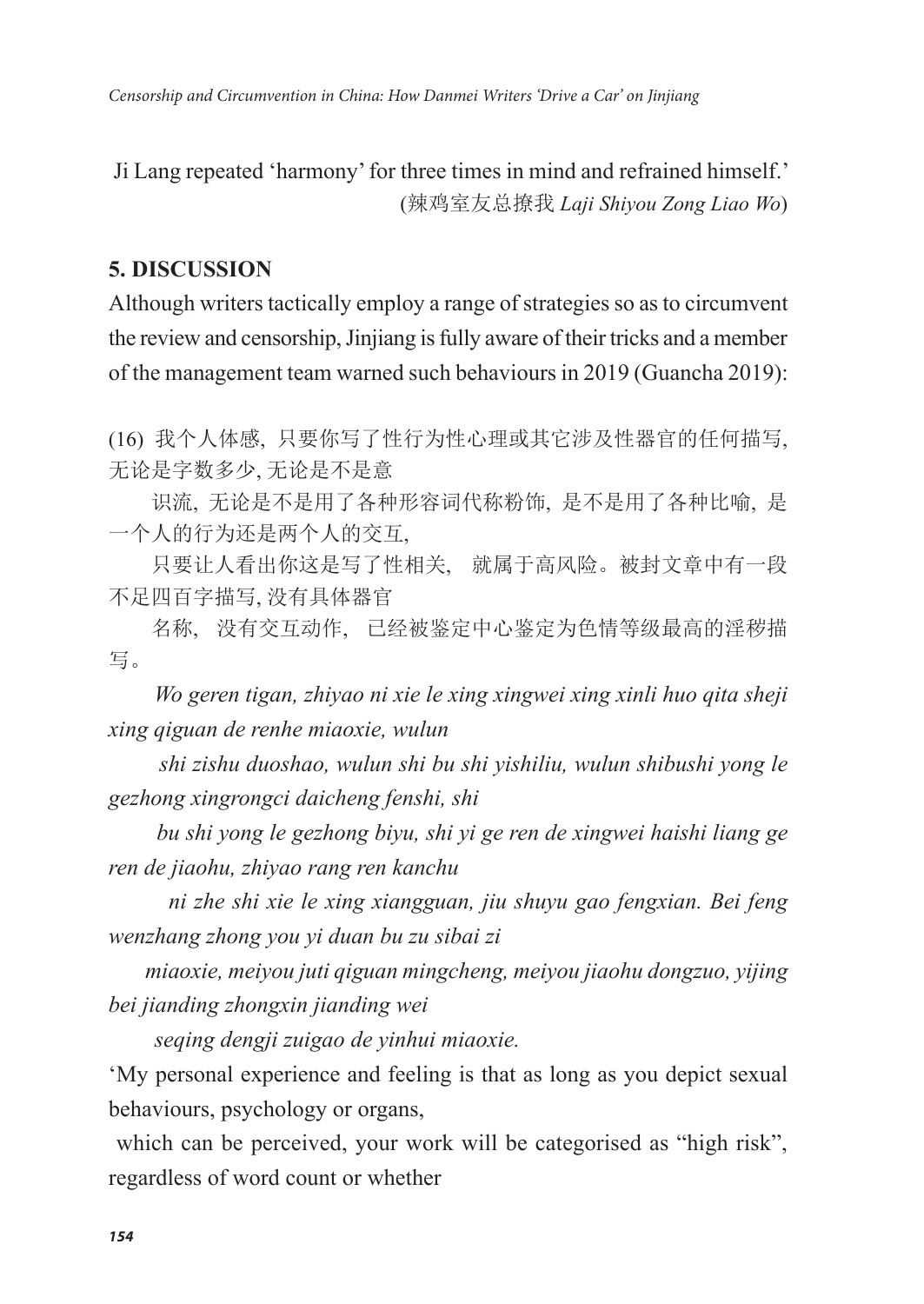you use a "stream of consciousness" style or various metaphors—this applies to both solo and interactive acts.

 There is locked novel that contains a paragraph of description with less than 400 characters without specific

 organs or interaction, but it has been reviewed as "pornographic depiction of the highest eroticism level".'

Therefore, there is a cohort of writers who avoid producing any potentially transgressive content and count on readers to inspire their own imagination. An archetypical example is a prolific author whose pseudonym is 'Priest.' This author does not explore forbidden themes or non-normative sexualities yet still manages to attract a legion of loyal fans by means of labyrinthine plots. In Priest's hit detective-style danmei novel 默读*Mo Du* that has been adopted into a radio play, in which a sexual encounter is implicitly portrayed through a cat's perspective:

(17) 突然, 它听见有人短促难耐地'啊'了一声…

 *Turan, ta tingjian youren duancu nannaide 'a' le yisheng…* 'Suddenly, it heard someone's short, eager "ah"…'

(默读*Mo Du*)

Since there is only one character that is vaguely correlated with sexual implication, this 'erotic content' is referred to by readers as 一字豪车 *ziyi haoche* 'one-character posh car' to joke about the conciseness of the description. Due to the writer's popularity and the hilariousness of her depiction, the expression 'one-character posh car' expeditiously became a gag in the danmei circle. Another precautious author is 西子绪Xizixu, who writes 再然后, 一切都不可描述*zairanhou, yiqie dou bukemiaoshu*  ('then everything was indescribable') in her novel *Kuaichuan Zhi Wanmei Mingyun*, similar to Example (11).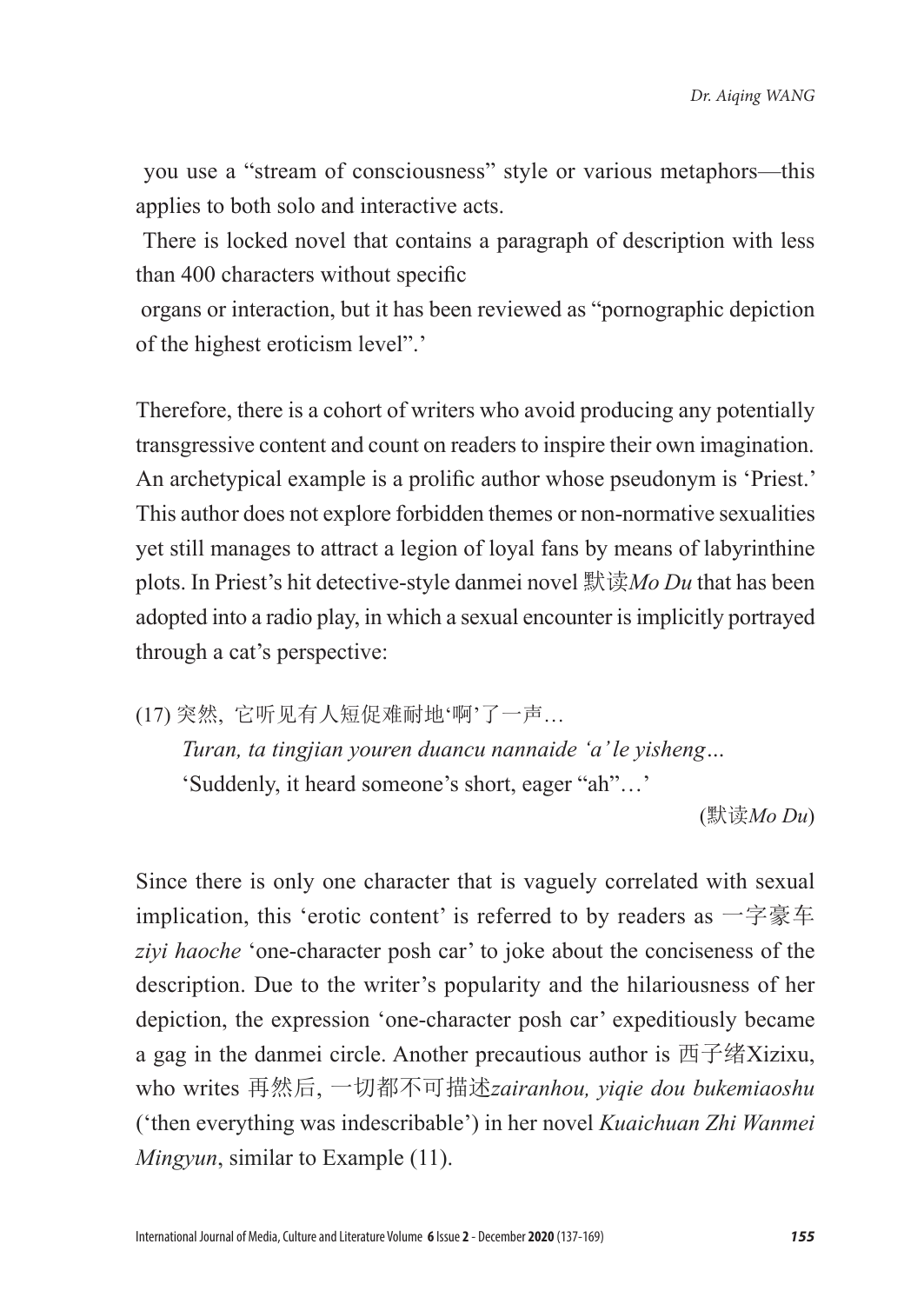According to Wang (2019), in sharp contrast with earlier danmei fiction, this relatively safer style exhibits an obvious financial advantage: it renders novels easier to be published in print and adapted into audio and TV dramas, films and animations.

Nonetheless, writers such as 淮上Huaishang, who insist on freedom of artistic creation, refuse to compromise with the overall tightening of censorship imposed by Jinjiang, so they used to publish main text with Jinjiang, yet took refuge at the non-commercial, non-profit open-source repository Archive of Our Own (AO3) and posted erotic depictions there for readers without charge. Nevertheless, AO3 was blocked in Mainland China on 29th February 2020, owing to the mass-reporting of stans of an actor who starred in a hit TV period drama 陈情令*Chenqingling* (*The Untamed*) adapted from a popular danmei novel 魔道祖师*Modao Zushi* on Jinjiang (Cai 2020, Gong 2020, Hall 2020, Jiang 2020, Romano 2020, The Economist 2020, Wu 2020, Yu 2020). Enraged by the crackdown of a virtual comfort zone and spiritual home, on 1<sup>st</sup> March a netizen complained on Weibo that danmei writers might end up resorting to the Morse code for suspected erotic content, which provoked heated discussions on Weibo and the Douban forum. Some netizens expressed recalcitrance, fury and disappointment, while others seriously or teasingly took this option into consideration and started to explore the feasibility of self-teaching the Morse code or using online converters.

It is worth mentioning that an author even encouraged audience to read the pirate copy of their novel in the 'author's words' section on Jinjiang, which is a space set off from the main text to display authors' comments and responses to readers' remarks. This writer would rather sacrifice their profit than show their readers a 'soulless', twisted Jinjiang version of the work:

(18) 诸位, 看盗版去吧, 这文为了过审已经没有灵魂了。

 *Zhu wei, kan daoban qu ba, zhe wen weile guoshen yijing meiyou linghun le.*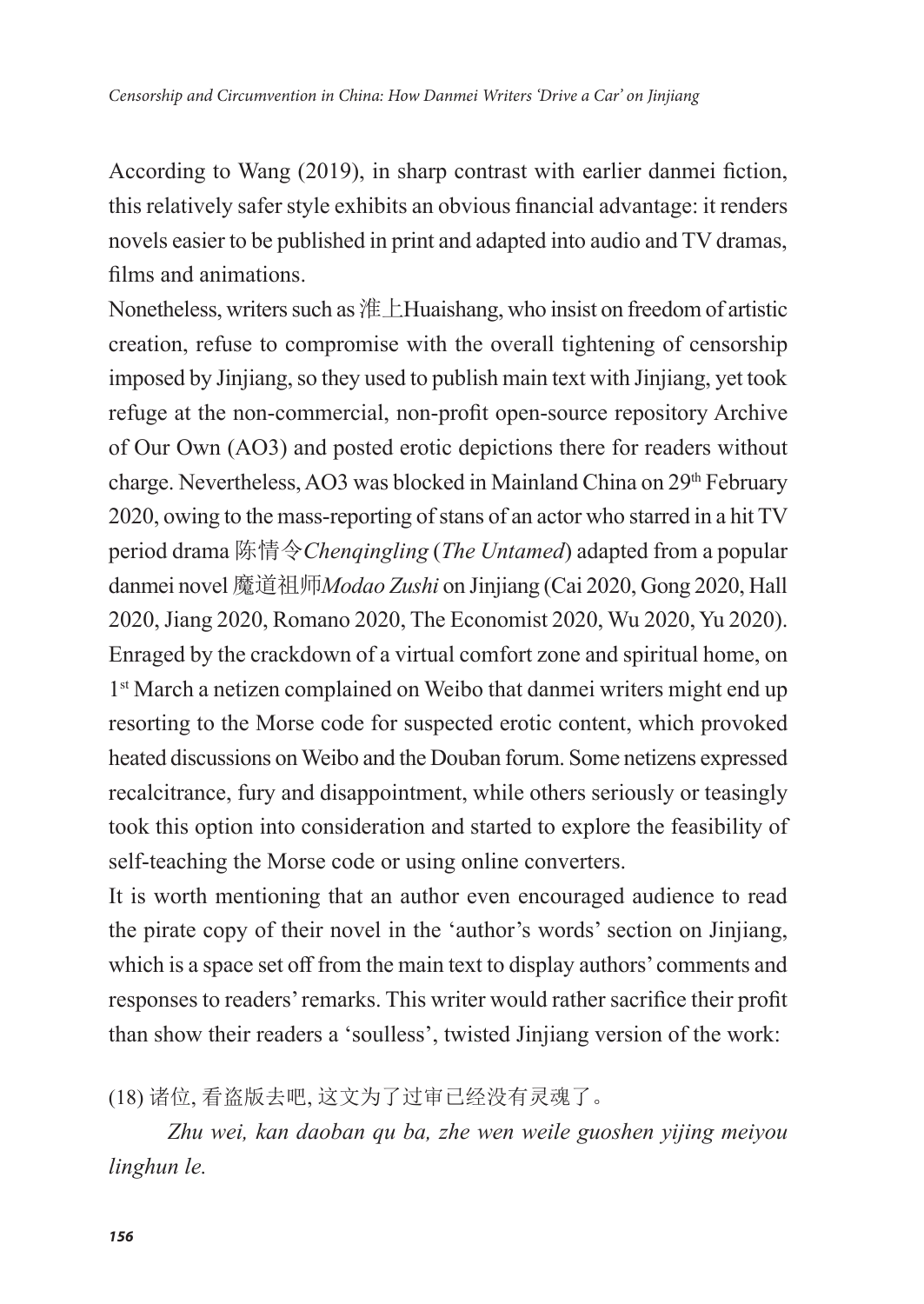'Everyone, go and read the pirate copy. To pass the review, this work has no soul now.'

(当我看了男友日记 *Dang Wo Kanle Nanyou Riji*)

In terms of the reason why Jinjiang writers create erotic content, I postulate that it is partially attributed to writers' intention to accommodate readers. As posited by Otomo (2015), for women acting as consumers of sexual fantasy, reading BL narratives functions as a self-expression and performance, via which sexual desires can be demonstrated. The homoerotic content is essentially 'pleasure-oriented' for female consumers, and pornographic scenes are comprised of an autonomous female pleasure-seeking impulse (Kaneda 2007, Galbraith 2015, Nagaike and Aoyama 2015). Driven by physical and psychological desires, Chinese danmei readers implicitly or explicitly express their expectation via the forum and discussion space on Jinjiang, or interact with writers directly on social media platforms such as Weibo. On Jinjiang, writers and readers have established and been maintaining a harmonious rapport, and their interactions are predominantly positive and supportive. In this danmei-themed community, 太太 *taitai* 'Mrs' is a well-established title of veneration addressing female writers, as well as an honorific second person pronoun for politeness, irrelevant to writers' marital status. In terms of authors, they normally adopt popular Internet titles among young women to intimately address their readers, e.g. 小可爱*xiao keai* 'little cuteness', 小宝贝*xiao baobei* 'little baby', 小仙女*xiao xiannv*  'little fairy', etc. Furthermore, readers also leave constructive comments for writers and have in-depth discussions among themselves in the forum, generating a fertile ground for danmei literature.

Therefore, since readers have expressed their preference for texts graphically depicting sexual acts, it is not unexpected that danmei writers endeavour to satisfy their requirements. A direct, tangible benefit is larger economic gain from Jinjiang, as writers' income is proportional to the size of their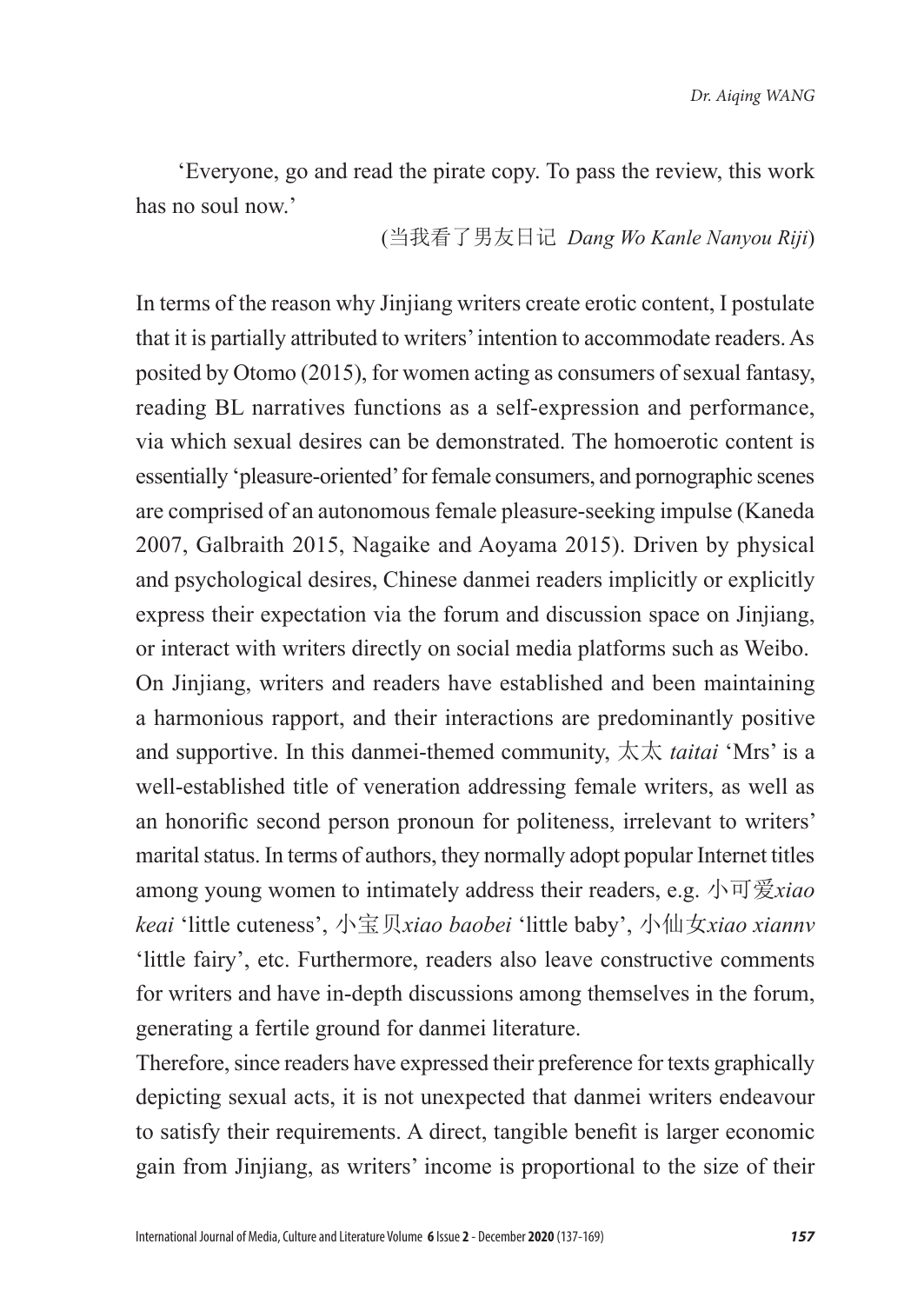paid readership and the amount of tips. Another benefit pertains to writers' self-esteem and identity as members of 'rotten girls'. The Self-Aspect Model of Identity propounded by Simon (2004) postulates that self-concept is constituted of beliefs about one's own attributes or self-characteristics, including personality traits, abilities, physical features, behavioural characteristics, religious beliefs, social roles, language affiliation(s) and group memberships. I suggest that since producing homoerotic materials is an attribute of 'rotten girls', depicting sexual scenes satisfies writers' identity needs, and equips them with a sense of belonging and satisfaction regarding the collective identity and community.

More significantly, danmei writers who are vocally expressed demonstrate their rebellion against political and social ethos. A large proportion of danmei writers are featured by multiple characteristics, e.g. young, female, heterosexual and 'rotten', and simultaneously, they are Internet literary creators of a niche genre. Therefore, the multifaceted aspects of danmei writers render their intentions and purposes complex. I presume that consuming and even producing materials that are officially defined as 'pornographic' allow 'rotten girls' to construct and display rebellious spirit and to deviate from traditional social ethos and accepted cultural and ethical norms prescribing women's chasteness and subservience. Danmei fan communities in China have established a public sphere for 'rotten' participants to discuss social issues represented by, but not limited to, government policies and ethics of writers (Yang and Xu 2016, Wu 2019), and as pointed out by Meng (2011), online spoofs in China is a form of political expression. Additionally, according to Wang (2019), homosexuality challenges the (post-) socialist ideology in China, in that it is deemed as a violation of the patriarchal heterosexual family. Therefore, I suggest that the rebellion exhibited by 'rotten girls' is dual: it targets not only the socio-political layer, but also the gender and familial layer. Moreover, as literary creators belonging to a niche subculture, although marginalised, danmei writers deploy erotic writing to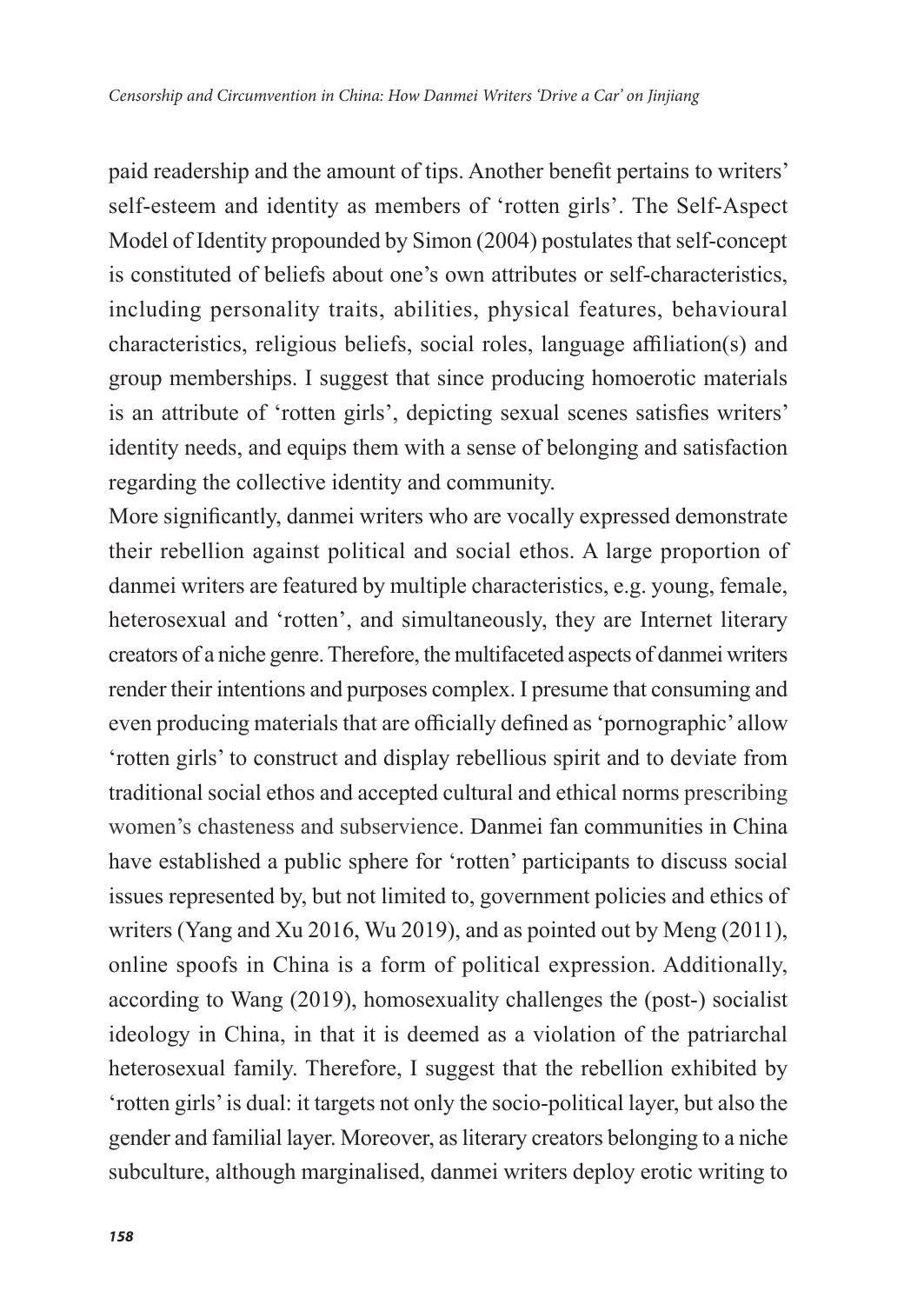express cravings for recognition and freedom of creation enjoyed by their mainstream counterparts.

#### **6. CONCLUSION**

In this paper, I investigate danmei fiction published on Jinjiang, analysing the strategies adopted by writers to circumvent the censorship and review. Except for precautious writers who refrain from depicting sexual scenes altogether and who post potentially transgressive texts on virtual platforms such as AO3 instead, there are writers who decide to 'drive a car' by means of a variety of circumvention strategies. Utilising metaphors for euphemism is a typical strategy, which can be further categorised into metaphors portraying sexual intercourse in a lyrical fashion and visual metaphors evoking imagery. Another approach employed by Jinjiang writers to avoid automatic detection is Chinese-English code-switching, and either sensitive keywords or whole sentences may be substituted by their English equivalents. More significantly, writers satirically criticise Jinjiang for forbidding them from describing sexual acts or mockingly replace sex-related expressions with those pertaining to Jinjiang and its policies. Furthermore, a cohort of vocal writers even convert erotic depictions into lampoons about politics and ideology. All circumvention strategies require more imagination and knowledge and hence more processing effort from readers, whereas they do not render text incomprehensible.

Apart from accommodating readers' requirement for homoerotic content, production of such writing satisfies writers' own physical and psychological desires simultaneously, in line with their self-perception and group identity as 'rotten girls'. Moreover, producing (and consuming) materials officially prescribed as 'pornographic' serves as an embodiment of writers' rebellious spirit, as well as political and social expression against government censorship and ethical norms. Additionally, one of the multifaceted identities of 'rotten girls', viz. literature creator, determines that although stuck in a marginalised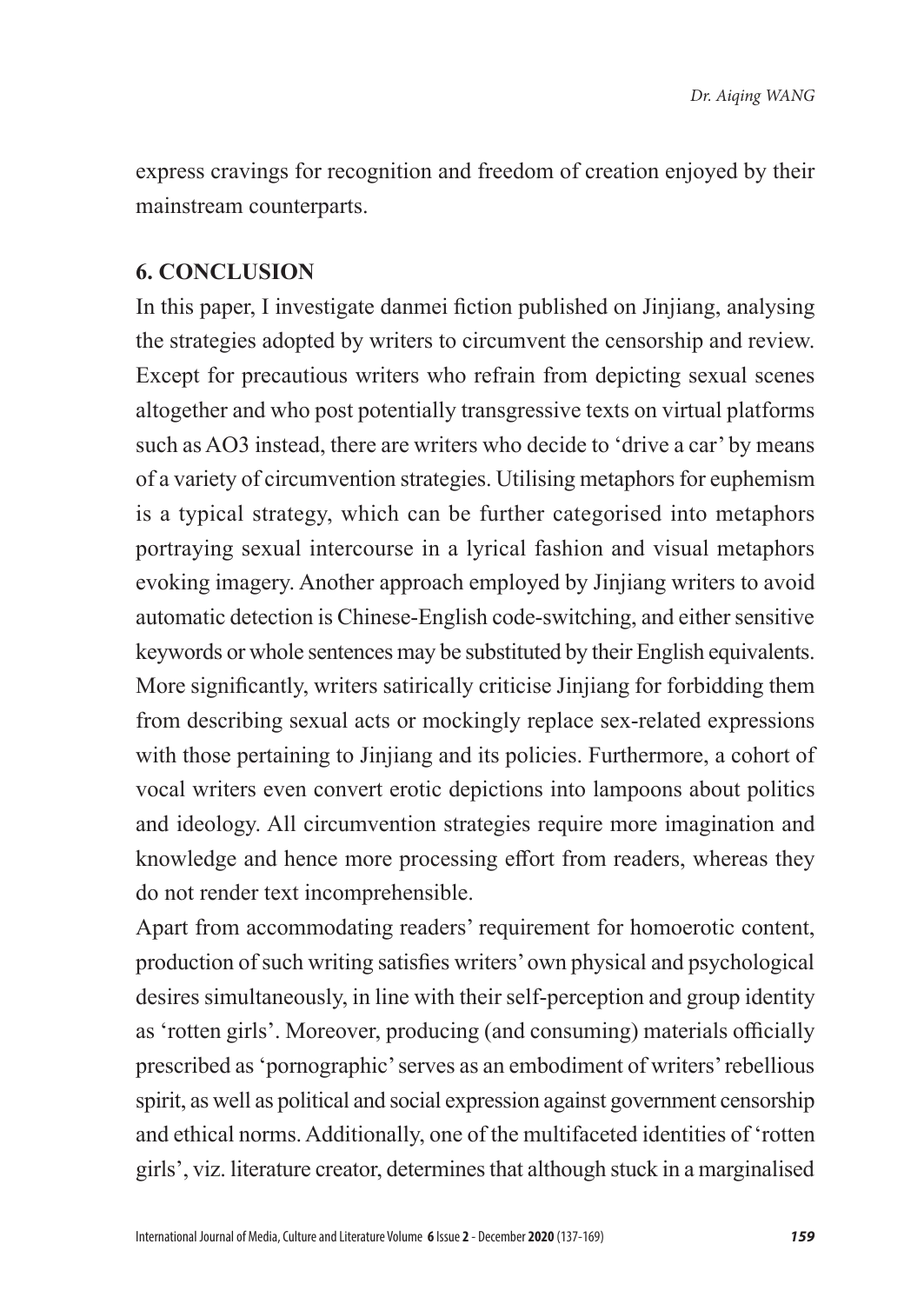subculture, danmei writers also crave recognition and freedom of creation, parallel to their mainstream counterparts.

Surveying policies and anti-pornography campaigns launched by the Chinese government is important in the sense that it helps understanding the reactions and survival patterns of danmei communities. Based on China's status, historical background and comparison with its equivalents, I would also like to explore the feasibility of introducing a rating system for danmei literature, which might be applied to the film industry as well to replace the current reviewing system.

#### **REFERENCES**

Berry, Chris. 2007. The Chinese Side of the Mountain. *Film Quarterly*  60.3: 32-37.

Cai, Xuejiao. 2020. Fan-Fiction Site Blocked in China After Celeb's Stans Complain. *Sixth Tone*. 3 March 2020.

Chao, Shih-chen. 2016. Grotesque Eroticism in the Danmei Genre: The Case of Lucifer's Club in Chinese Cyberspace. *Porn Studies* 3.1: 65-76.

Chao, Shih-chen. 2017. Cosplay, Cuteness, and Weiniang: The Queered Ke'ai of MaleCosplayers as 'Fake Girls'. In *Boys' Love, Cosplay, and Androgynous Idols: Queer Fan Cultures in Mainland China, Hong Kong, and Taiwan*, eds. Lavin Maud, Ling Yang and Jamie Jing Zhao, 20-44. Hong Kong: Hong Kong University Press.

Chen, Lu. 2017. *Chinese Fans of Japanese and Korean Pop Culture: Nationalistic Narratives and International Fandom*. Milton: Routledge.

Cyberspace Administration of China. 2020. Luoshi wangluo shengtai xingui, gongjian qinglang wangluo kongjian. *Cyberspace Administration of China*. 08 March 2020.

Dhaenens, Frederik, Sofie Van Bauwel and Daniel Biltereyst. 2008. Slashing the Fiction of Queer Theory: Slash Fiction, Queer Reading, and Transgressing the Boundaries of Screen Studies, Representations, and Audiences. *Journal*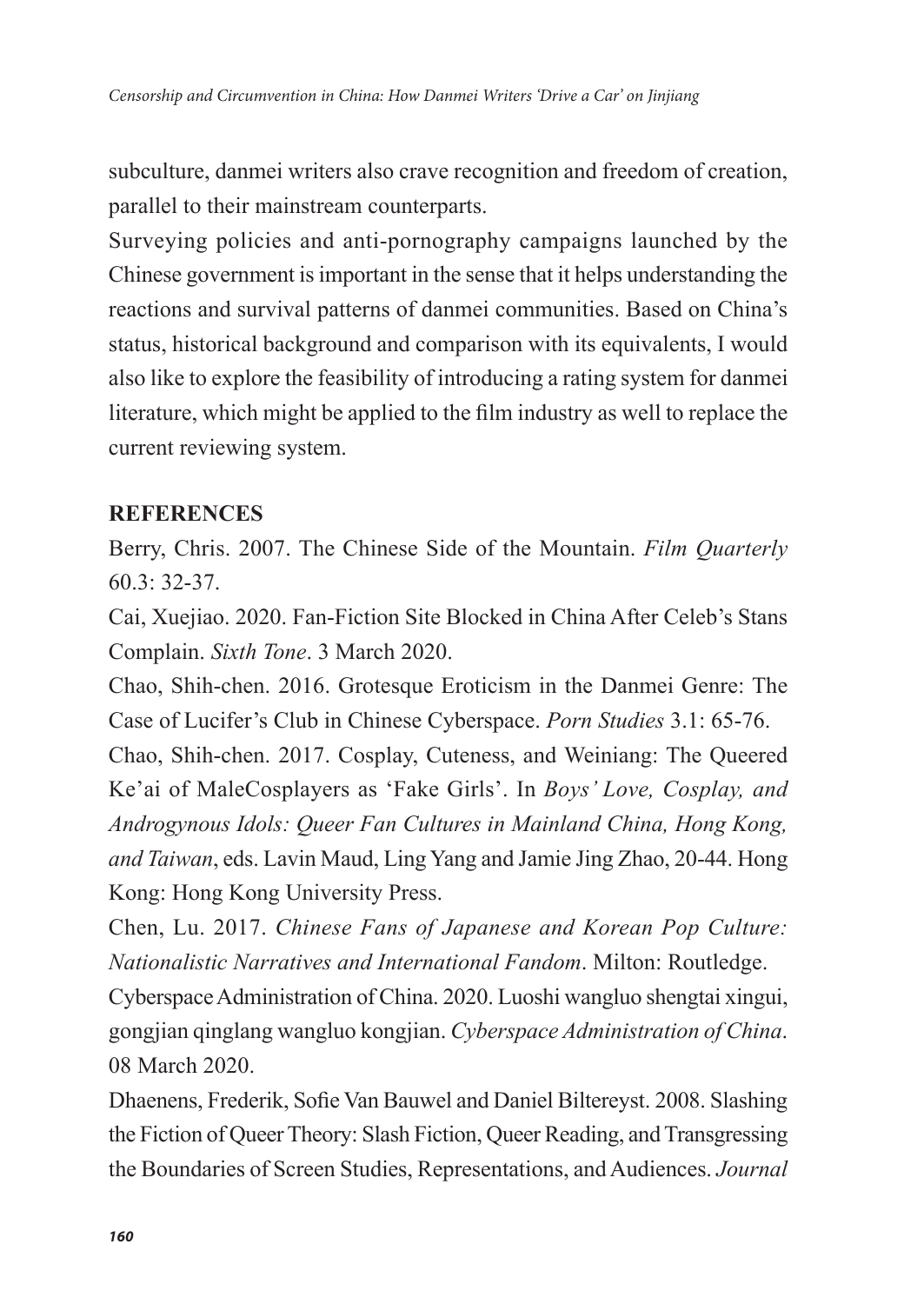*of Communication Inquiry* 32.4: 335-347.

Dong, Lan. 2005. Tracing Chinese Gay Cinema 1993-2002. *CLCWeb: Comparative Literature and Culture* 7.2: 1-8.

Ellis-Petersen, Hannah. 2016. China bans depictions of gay people on television. *The Guardian*. 04 March 2016.

Fan, Ruiping. 2011. *The renaissance of Confucianism in contemporary China*. New York: Springer.

Feng, Jin. 2007. 'Addicted to Beauty': Consuming and Producing Web-Based Chinese Danmei Fiction at Jinjiang. *Modern Chinese Literature and Culture* 21.2: 1-41.

Friess, Steve. 2002. Testing China's censors with a gay love story. *The New York Times*. 12 January 2002.

Fujimoto, Yukari. 2015. The evolution of bl as 'playing with gender': Viewing the genesis and development of BL from a contemporary perspective. In *Boys Love Manga and Beyond: History, Culture, and Community in Japan*, Eds. Mark McLelland, Kazumi Nagaike, Katsuhiko Suganuma and James Welker, 76-92. Jackson: University Press of Mississippi.

Galbraith, Patrick W. 2015. Moe talk: Affective communication among female fans of yaoi in Japan. In *Boys Love Manga and Beyond: History, Culture, and Community in Japan*, Eds. Mark McLelland, Kazumi Nagaike, Katsuhiko Suganuma and James Welker, 153-168. Jackson: University Press of Mississippi.

Gong, Qian. 2020. Chinese actor Xiao Zhan's apology video goes viral following AO3 controversy. *Global Times*. 7 May 2020.

Guancha. 2014. Jinjiang literature cooperates with antipornography movement, inviting netizens to censor novels. *Guancha*. 24 July 2014.

Guancha. 2019. Ruguo zhixiang xie xiaoqing xiaoai, bufang yongbao Bolatu. *Guancha*. 24 May 2019.

Hall, Casey. 2020. Toxic Fan Culture Puts Brands at Risk in China. *Business of Fashion*. 12 March 2020.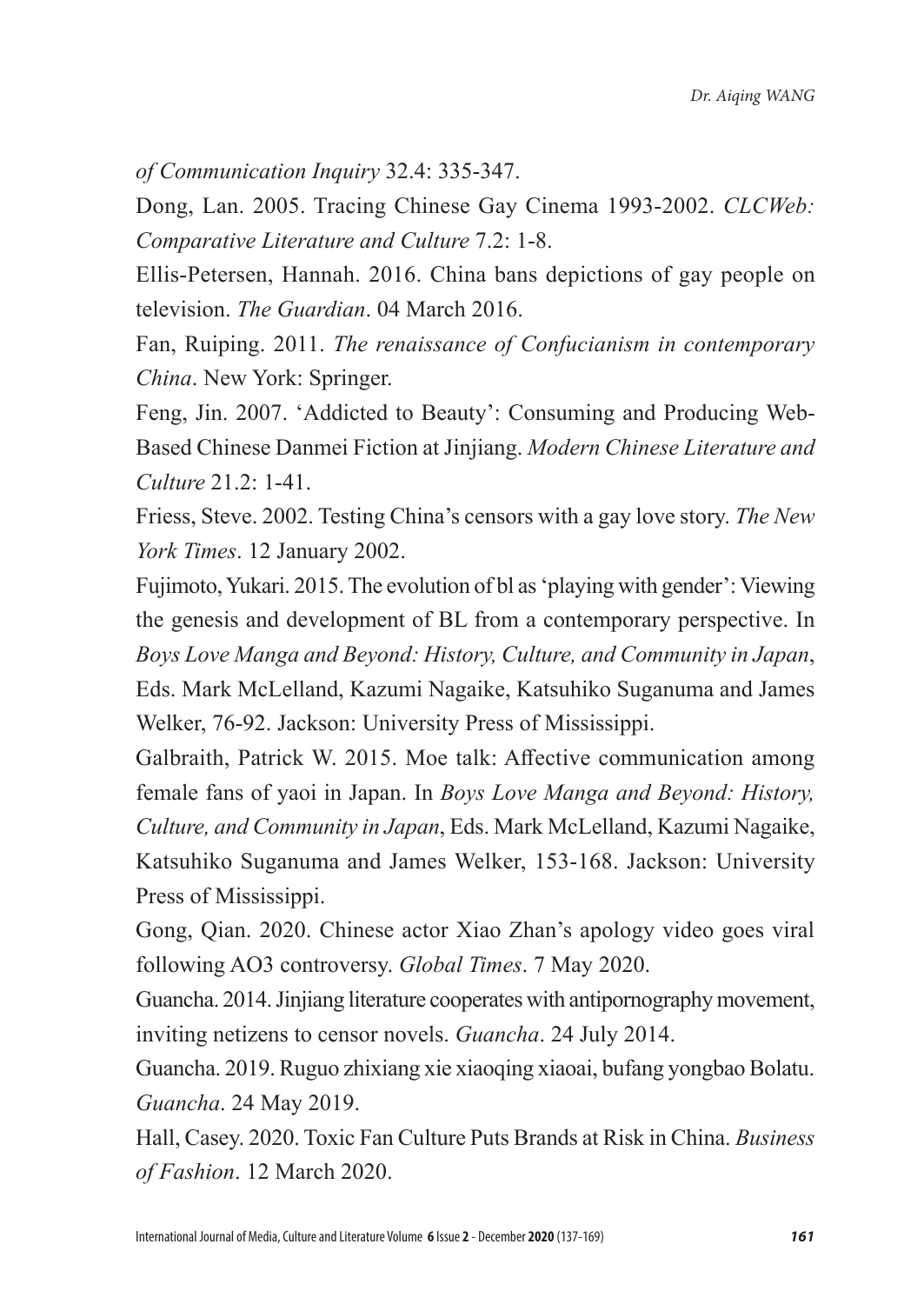He, Haiwei and Albee Zhang. 2018. Writer of Erotic Novels in China Is Jailed for Producing Gay Pornography. *New York Times*. 20 November 2020. Hester, Jeffry T. 2015. Fujoshi emergent: Shifting popular representations of yaoi/BL fandom in Japan. In *Boys Love Manga and Beyond: History, Culture, and Community in Japan*, Eds. Mark McLelland, Kazumi Nagaike, Katsuhiko Suganuma and James Welker, 169-189. Jackson: University Press of Mississippi.

Hinsch, Bret. 1992. *Passions of the Cut Sleeve: The Male Homosexual Tradition in China*. Berkeley: University of California Press.

Ji, Xing and Jian Long. 2014. 'Weishenme yao pingbi ni?' 'Jingwang' xingdong jinxingshi. *Southern Daily*. 29 May 2019.

Jiang, Sunny. 2020. Xiao Zhan and AO3 Fans Clash, Sparking Social Media Firestorm. *Pandaily*. 10 March 2020.

Jie, Shuxuan. 2019. Jinjiang Wenxuecheng: Fabu xiuwen shoufei zhidu hou you quxiao, shenhe sudu man zao buman. *The Paper*. 01 August 2019. Kaneda, Junko. 2007. The world surrounding 'seme X uke': Searching for the attractiveness of male bodies. *Yuriika* 39.16: 13-14.

Keft-Kennedy, Virginia. 2008. Fantasising Masculinity in Buffyverse Slash Fiction: Sexuality, Violence and the Vampire. *Nordic Journal of English Studies* 7(1): 49-80.

Kwong, Jessica. 2018. Homosexual Content Banned in China on Social Media Site, Prompts 'I'm Gay' Protests.' *Newsweek*. 14 April 2018.

Leach, Anna. 2012. The truth about Danmei. *Gay Star News*. 24 September 2012.

Lim, Song Hwee. 2006. *Celluloid Comrades: Representations of Male Homosexuality in Contemporary Chinese Cinemas*. Honolulu: University of Hawaii Press.

Linder, Birgit. 2005. Web Literature. In *Encyclopaedia of Contemporary Chinese Culture*, eds. Edward L. Davis, 647. Oxon: Routledge.

Liu, Caiyu. 2020. Chinese teacher suspended for hailing star Xiao Zhan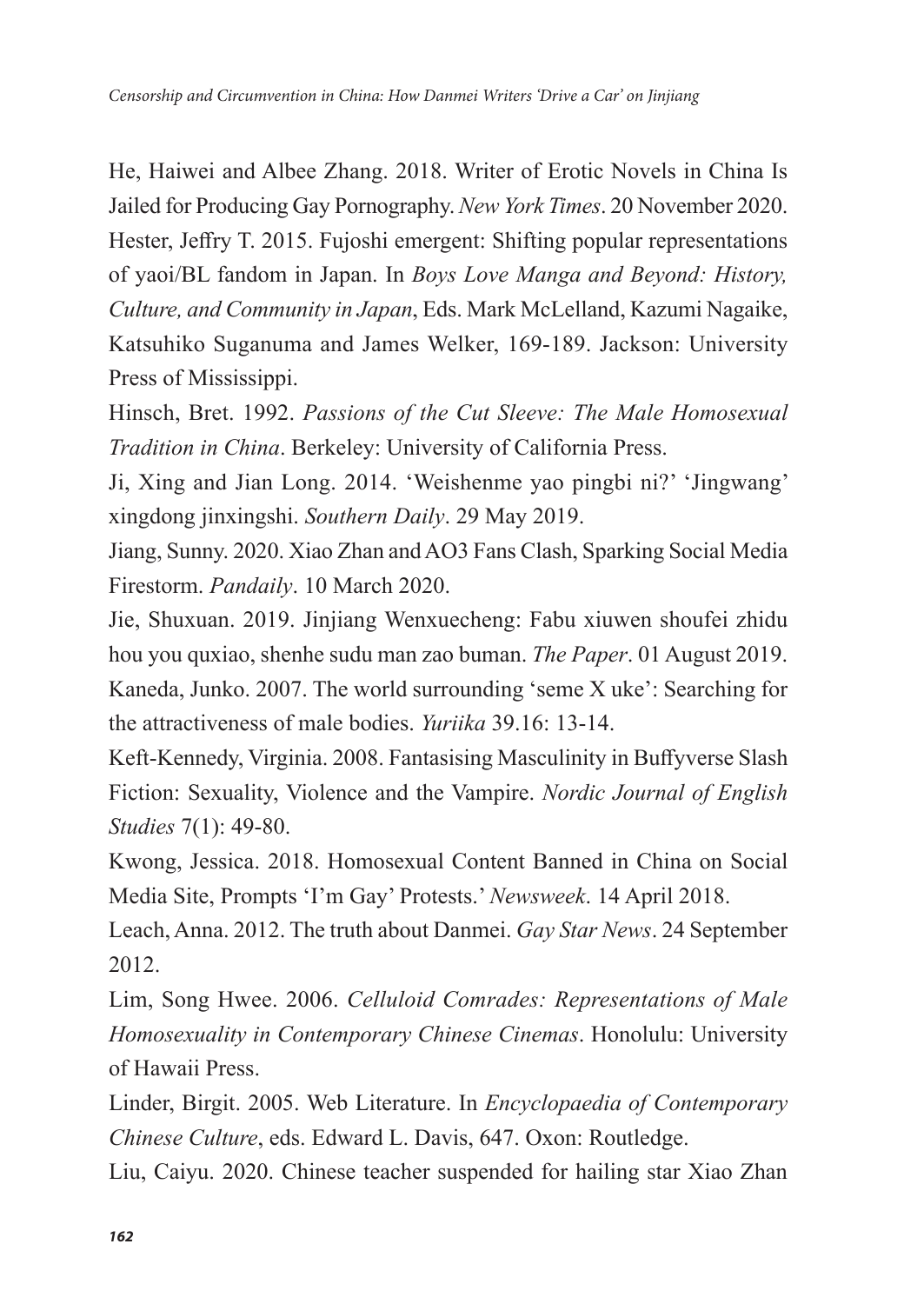during 'cyber violence' class. Global Times. 16 May 2020.

Liu, Haiming. 2020. Laoshi zuzhi xuesheng yingyuan Xiao Zhan, zhiye daode dixian qu naer le? *Ifeng News*. 12 May 2020.

Louie, Kam. 2011. Confucius the chameleon: Dubious envoy for 'Brand China'. *Boundary 2*, 38.1: 77-100.

Lu, Yuling. 2020. Xiaoxue laoshi zuzhi quanban xuesheng gei Xiao Zhan yingyuan? Suqian shi jiaoyu ju: Shushi, zai zuo jinyibu diaocha. *Shanghai Observer*. 11 May 2020.

Ma, Haoge. 2019. Shexian chuanbo yinhui seqing neirong, Jinjiang Wenxuecheng wangzhan bei chachu. *The Beijing News*. 23 May 2019.

McLelland, Mark. 2000. The Love Between 'Beautiful Boys' in Japanese Women's Comics. *Journal of Gender Studies* 9.1: 13-25.

McLelland, Mark. 2009. (A)cute Confusion: The Unpredictable Journey of Japanese Popular Culture. *Intersections: Gender and Sexuality in Asia and the Pacific* 20.

McLelland, Mark. 2015. Regulation of manga content in Japan: What Is the future for BL? In *Boys Love Manga and Beyond: History, Culture, and Community in Japan*, Eds. Mark McLelland, Kazumi Nagaike, Katsuhiko Suganuma and James Welker, 253-273. Jackson: University Press of Mississippi.

McLelland, Mark. 2016. New Media, Censorship and Gender: Using Obscenity Law to Restrict Online Self-Expression in Japan and China. In *Routledge Handbook of New Media in Asia*, eds. Larissa Hjorth and Olivia Khoo, 118-129. Abingdon: Routledge.

McLelland, Mark. 2017. Introduction. In *The End of Cool Japan: Ethical, Legal, and Cultural Challenges to Japanese Popular Culture*, ed. Mark McLelland, 1-30. London: Routledge.

McLelland, Mark and James Welker. 2015. An introduction to 'Boys Love' in Japan. In *Boys Love Manga and Beyond: History, Culture, and Community in Japan*, Eds. Mark McLelland, Kazumi Nagaike, Katsuhiko Suganuma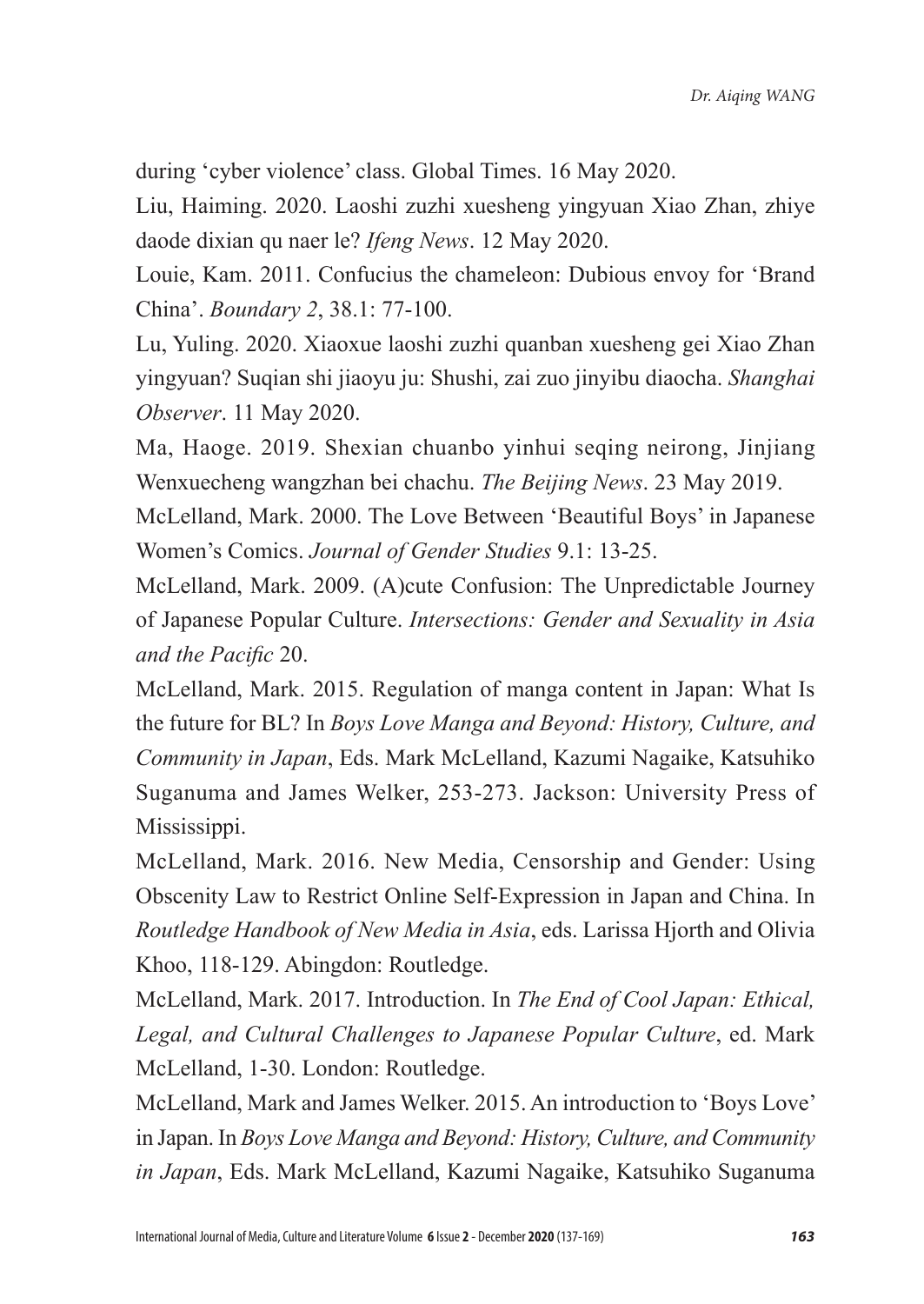and James Welker, 3-20. Jackson: University Press of Mississippi.

Meng, Bingchun. 2011. From Steamed Bun to Grass Mud Horse: E Gao as Alternative Political Discourse on the Chinese Internet. *Global Media and Communication* 7.1: 33-51.

Mori, Naoko. 2010. *Women read porn: Women's sexual desire and feminism*. Tokyo: Seikyūsha.

Nagaike, Kazumi. 2003. Perverse Sexualities, Perverse Desires: Representations of Female Fantasies and 'Yaoi Manga' as Pornography Directed at Women. *U.S.-Japan Women's Journal* 25: 76-103.

Nagaike, Kazumi. 2015. Do heterosexual men dream of homosexual Men?: BL fudanshi and discourse on male feminization. In *Boys Love Manga and Beyond: History, Culture, and Community in Japan*, Eds. Mark McLelland, Kazumi Nagaike, Katsuhiko Suganuma and James Welker, 199-209. Jackson: University Press of Mississippi.

Nagaike, Kazumi and Tomoko Aoyama. 2015. What is Japanese 'BL Studies?' A Historical and Analytical Overview. In *Boys Love Manga and Beyond: History, Culture, and Community in Japan*, Eds. Mark McLelland, Kazumi Nagaike, Katsuhiko Suganuma and James Welker, 119-140. Jackson: University Press of Mississippi.

Nagakubo, Yoko. 2005. *Theorizing yaoi fiction: Erotic representations for women*. Tokyo: Senshū daigaku shuppankyoku.

Ng, Lynda. 2015. China's elusive truths: Censorship, value and literature in the Internet age. In *Censorship and the Limits of the Literary: A Global View*, ed. Nichole Moore, 233-246. New York, London: Bloomsbury.

Ning, Shaou. 2014. 'Jingwang' fei 'jinwang', wangluo xieshou luzaihefang? *China News*. 15 May 2014.

Otomo, Rio. 2015. Politics of utopia: Fantasy, pornography, and Boys Love. In *Boys Love Manga and Beyond: History, Culture, and Community in Japan*, Eds. Mark McLelland, Kazumi Nagaike, Katsuhiko Suganuma and James Welker, 141-152. Jackson: University Press of Mississippi.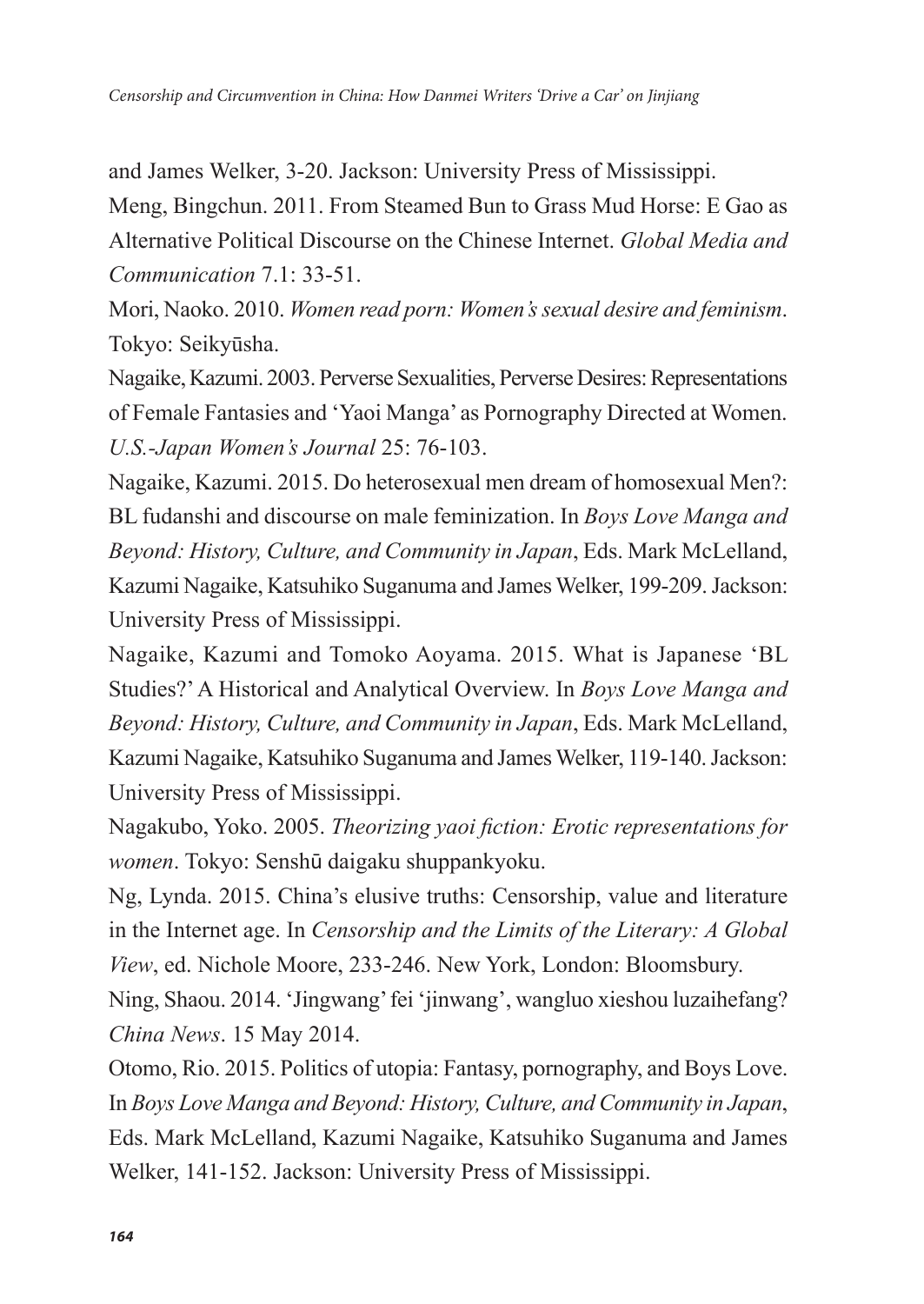Otsuka, Eiji. 2004. *A Theory of Subculture Literature*. Tokyo: Asahi Shinbunsha. Peng, Wei. 2015. Wangluo zuozhe 'zhangzhe chibang de dahilang' huo huanxing, shuben xiaoshuo bei rending wei shehuang. *The Paper*. 19 August 2015.

Qin, Chuan. 2020. Renminwang ping: Gejin qize, jinshou gongjian qinglang wangluo kongjian. *People.cn*. 23 May 2020.

Romano, Aja. 2020. China has censored the Archive of Our Own, one of the internet's largest fanfiction websites. *Vox*. 01 March 2020.

Shen, Chunmei and Li Yingying. 2011. Zhengzhou pohuo huangse xiaoshuo wangzhan qianyue zuozhe duoshi ershisui nvhai. *Orient Today*. 21 March 2011.

Shepherd, Christian. 2018. Ten Years' Jail Term for Chinese Author of Homoerotic Novel Sparks Outcry. *Reuters*. 19 November 2018.

Simon, Bernd. 2004. *Identity in modern society: A social psychological perspective*. Oxford: Blackwell.

Song, Geng. 2004. *The Fragile Scholar: Power and Masculinity in Chinese Culture*. Hong Kong: Hong Kong University Press.

Southern Daily. 2015. Wangluo pingtai yao wangyou shenhe xiaoshuo: bozi yixia buneng miaoxie. *Southern Daily*. 24 July 2015.

Sun, Jing. 2020. *Contemporary Urban Youth Culture in China: A Multiperspectival Cultural Studies of Internet Subcultures*. Charlotte, NC: Information Age Publishing.

Suzuki, Kazuko. 1998. Pornography or Therapy? Japanese Girls Creating the Yaoi Phenomenon. In *Millennium Girls: Today's Girls around the World*, Ed. Sherrie Inness, 243-267. Lanham: Rowman and Littlefield.

Suzuki, Kazuko. 2015. What Can We Learn from Japanese Professional BL Writers?: A Sociological Analysis of Yaoi/BL Terminology and Classifications. In *Boys Love Manga and Beyond: History, Culture, and Community in Japan*, Eds. Mark McLelland, Kazumi Nagaike, Katsuhiko Suganuma and James Welker, 93-118. Jackson: University Press of Mississippi.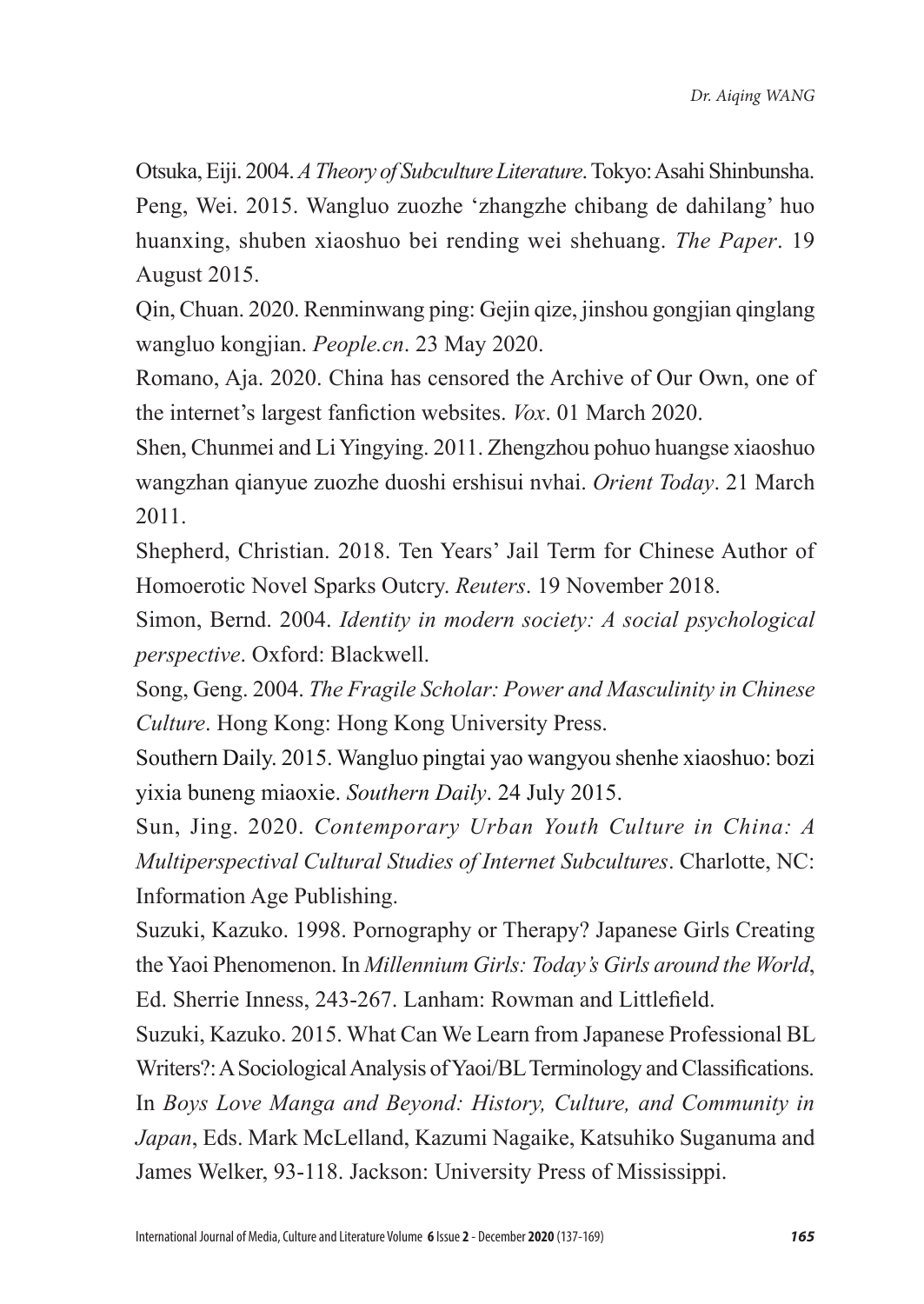The Economist. 2015. Slash fiction: Click bait. *The Economist*. 14 November 2015.

The Economist. 2020. Star wars: China's devoted, combative celebrity fan clubs. *The Economist*. 04 July 2020.

Wang, Cathy Yue. 2019. Officially Sanctioned Adaptation and Affective Fan Resistance: The Transmedia Convergence of the Online Drama Guardian in China. *International Journal of TV Serial Narratives*: 45-58.

Wang, Xuan, Kasper Juffermans and Caixia Du. 2016. Harmony as language policy in China: an Internet perspective. *Language Policy* 15:299-321.

Welker, James. 2015. A Brief History of Shōnen'ai, Yaoi, and Boys Love. In *Boys Love Manga and Beyond: History, Culture, and Community in Japan*, Eds. Mark McLelland, Kazumi Nagaike, Katsuhiko Suganuma and James Welker, 42-75. Jackson: University Press of Mississippi.

Willis, Ika. 2016. Writing the Fables of Sexual Difference: Slash Fiction as Technology of Gender. *Parallax* 22(3): 290-311.

Wood, Andrea. 2006. 'Straight' Women, Queer Texts: Boy-Love Manga and the Rise of a Global Counterpublic. *Women's Studies Quarterly* 34(1/2): 394-414.

Wu, Cuncun. 2004. *Homoerotic Sensibilities in Late Imperial China*. London and New York: Routledge.

Wu, Xianwei. 2019. Hierarchy within Female ACG Fandom in China. *Transformative Works and Cultures*: 30.

Wu, Yixing. 2020. Xiao Zhan shijian: Meiyou shenglizhe de zhanzheng. *Procuratorial Daily*. 11 March 2020.

Xinhua News. 2019. Chinese online literature operators told to clear up pornographic content. *Xinhua News*. 16 July 2019.

Xinhua News. 2019. China intensifies crackdown on pornography, illegal publications. *Xinhua News*. 25 Decemver 2019.

Xu, Wenwu. 2002. Lun Zhongguo wangluo wenxue de qiyuan yu fazhan. *Journal of Jianghan Petroleum*: 71-77.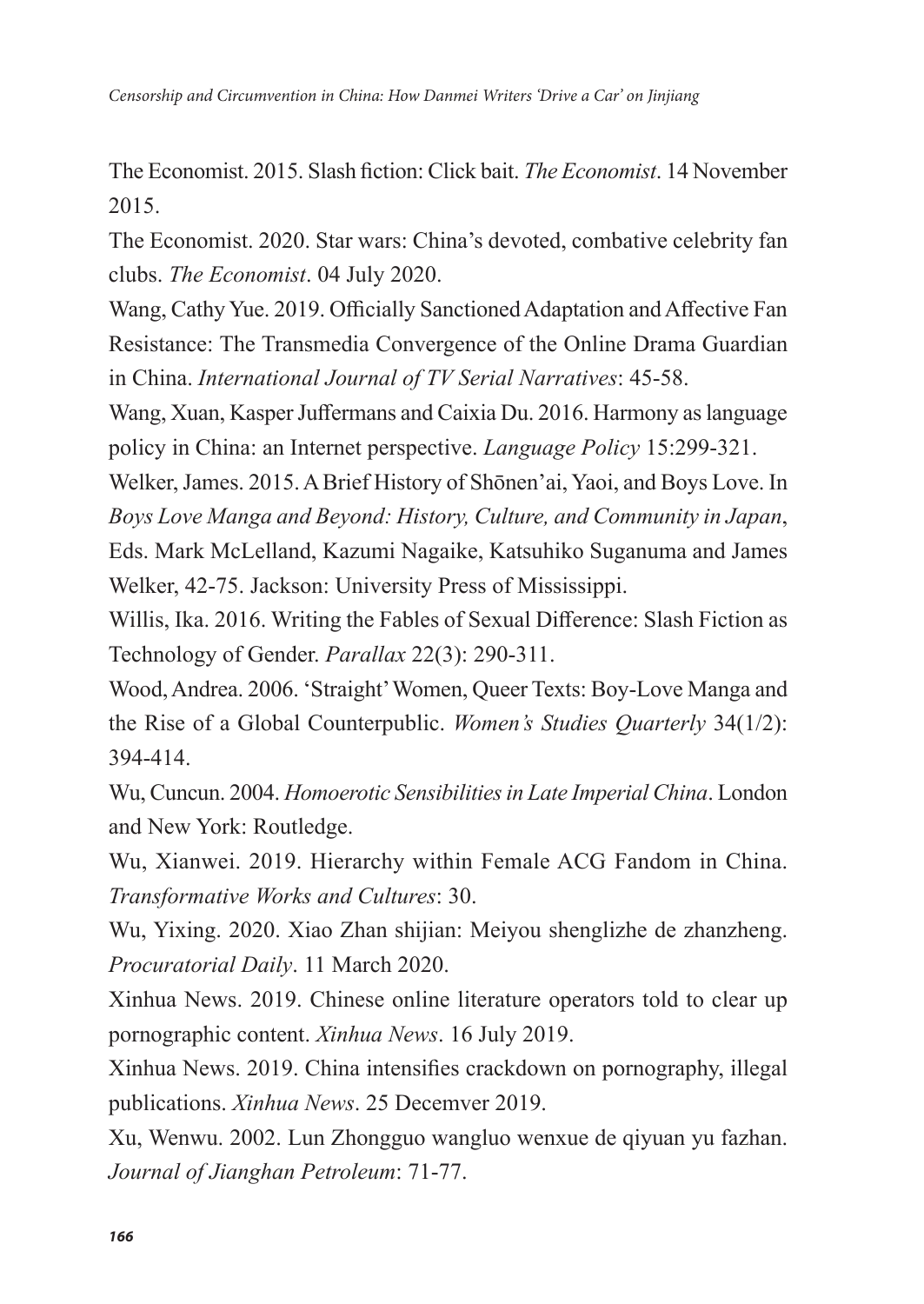Xu, Yanrui and Ling Yang. 2013. Forbidden love: incest, generational conflict, and the erotics of power in Chinese BL fiction. *Journal of Graphic Novels and Comics* 4:1:30-43.

Yang, Ling and Yanrui Xu. 2016. Danmei, Xianqing, and the making of a queer online public sphere in China. *Communication and the Public* 1.2: 251-256.

Yang, Ling and Yanrui Xu. 2017a. 'The love that dare not speak its name': The fate of Chinese danmei communities in the 2014 anti-porn campaign. In *The End of Cool Japan: Ethical, Legal, and Cultural Challenges to Japanese Popular Culture*, ed. Mark McLelland, 163-183. London: Routledge.

Yang, Ling and Yanrui Xu. 2017b. Chinese Danmei Fandom and Cultural Globalization from Below. In *Boys' Love, Cosplay, and Androgynous Idols: Queer Fan Cultures in Mainland China, Hong Kong, and Taiwan*, eds. Lavin Maud, Ling Yang and Jamie Jing Zhao, 3-19. Hong Kong: Hong Kong University Press.

Yang, Ou. 2009. Wangluo, gaibian de bujinjin shi yuedu. *Jianghan Shiyou Xueyuan Xuebao*.

Yang, Rui. 2019. Wuhan danmei writers involved in illegal business crimes: Where should the business of dōjinshi go? *Caixin*. 22 April 2019.

Yang, Rui and Jing Xuan Teng. 2019. In Depth: Author's Jailing Rocks China's Online Gay-Themed Fiction Community. *Caixin*. 27 May 2019.

Yin, Pumin. 2005. Web Writing. *Beijing Review* 48.34: 31.

Yu, Zhiming. 2020. Here's what you need to know about 'The 227 Incident': Actor and Internet star Xiao Zhan recently vanished from social media here's why. *TimeOut*. 13 March 2020.

Zhang, Charlie Yi. 2017. When Feminist Falls in Love with Queer: Dan Mei Culture as a Transnational Apparatus of Love. *Feminist Formations*   $29.2: 121 - 146.$ 

Zheng, Xiqing. 2019. Survival and Migration Patterns of Chinese Online Media Fandoms. *Transformative Works and Cultures* 30.